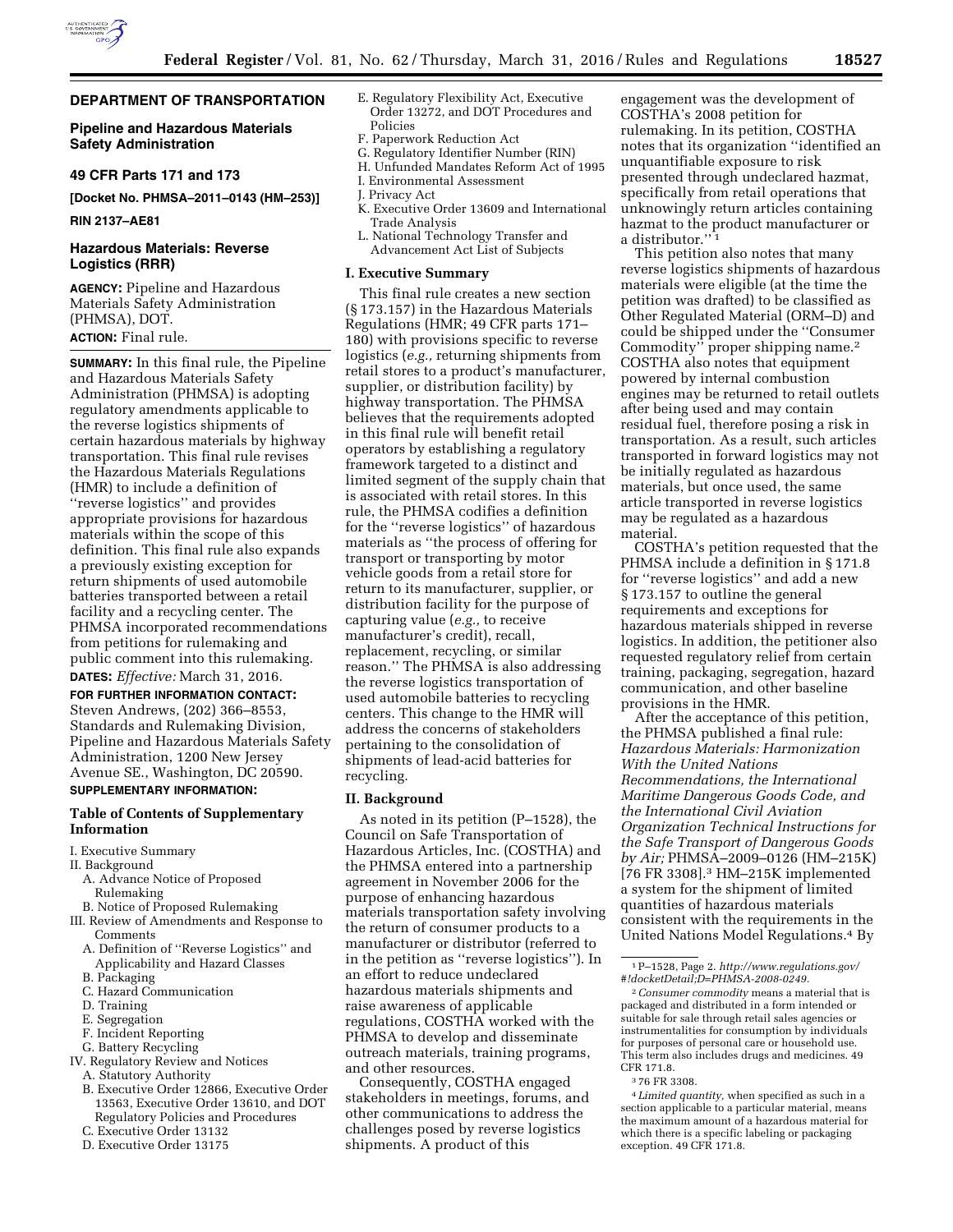harmonizing the HMR with international standards, a common, internationally recognized mark was adopted.5 In making this change, HM– 215K (as appealed) phased out the ORM–D classification and the use of packagings marked ''Consumer commodity, ORM–D'' in surface transportation after December 31, 2020. The majority of shipments in reverse logistics are within the scope and quantity limits of the HMR's limited quantity provisions.

The PHMSA also received a petition for rulemaking (P–1561) from the Battery Council International (BCI) addressing return shipments of used lead-acid batteries. In its petition, the BCI requested that the PHMSA authorize the shipment of used batteries from multiple shippers on a single transport vehicle under the exception provided in § 173.159(e). The BCI noted in its petition that it is unclear whether the current exception in § 173.159(e) authorizes the shipment of used batteries from multiple shippers for the purposes of recycling.

This rule advances government-wide efforts to clarify, streamline, and allow for flexibility in regulations when possible. Accordingly, this final rule is part of the DOT's Retrospective Regulatory Review (RRR) designed to identify ways to improve the HMR. There are three (3) Executive Orders that make up the RRR review process: Executive Order 13563 (''Improving Regulation and Regulatory Review''), Executive Order 12866 (''Regulatory Planning and Review''), and Executive Order 13610 (''Identifying and Reducing Regulatory Burden''). Executive Order 13563 specifically requires agencies to: (1) Involve the public in the regulatory process; (2) promote simplification and harmonization through interagency coordination; (3) identify and consider regulatory approaches that reduce burden and maintain flexibility; (4) ensure the objectivity of any scientific or technological information used to support regulatory action; and (5) consider how to best promote retrospective analysis to modify, streamline, expand, or repeal existing rules that are outmoded, ineffective, insufficient, or excessively burdensome.

Executive Order 13563 supplements and reaffirms the principles, structures, and definitions governing regulatory review that were established in Executive Order 12866 issued on September 30, 1993. Furthermore, Executive Order 13610 urges agencies to conduct retrospective analyses of existing rules to examine whether they remain justified or whether they should be modified or streamlined in light of changed circumstances, including the rise of new technologies. The PHMSA's review of the reverse logistics process determined that current regulations could better account for what is a distinct and limited segment of the supply chain associated with the return shipment of consumer items containing hazardous materials from retail store for return to its manufacturer, supplier, or distribution facility. Therefore, consistent with the DOT's RRR efforts, this final rule is intended to clarify, streamline, and allow for flexibility in the regulatory requirements with regards to reverse logistics.

As a result of investigative activities conducted by its field operations staff, the PHMSA identified a need to consider regulatory amendments to specifically address the unique issues encountered by this distinct and limited segment of the supply chain. Some of the unique problems that can occur during the reverse logistics of hazmat are:

• The lack of knowledge regarding the risks of transporting certain products;

• The lack of hazmat training by employees at a retail store;

• The difficulty in applying hazmat regulations to reverse logistics shipments;

• The different packaging(s) other than the original packaging being used to ship the material;

• The potential for hazmat to be subject to Environmental Protection Agency (EPA) waste manifest rules;

• The inclusion of items once classified as consumer commodities that no longer meet the ''consumer commodity'' definition.

In order to reduce undeclared, misdeclared, or improperly packaged hazmat from being offered and transported in commerce, we are

amending the HMR to better address the reverse logistics supply chain. Specifically, we are seeking to ensure retail employers properly identify hazardous materials in the reverse logistics chain and ensure that their employees have clear instructions to safely offer such shipments. Even when intended for ground transportation, the complex transportation network in the U.S. means that these shipments could inadvertently enter into air transportation—a mode of transportation where clear hazard communications is essential. Clear and correct hazard communication allows air carriers to manage the risk in their system by either rejecting, or properly accepting, handling, and segregating hazardous materials.

The PHMSA believes that the reverse logistics of hazmat will continue to rise with the increased consumption of goods in a growing economy. By adopting, in part, petitions P–1528 and P–1561, the PHMSA is seeking to account for the distinct challenges associated with this issue.

# *A. Advance Notice of Proposed Rulemaking*

On July 5, 2012 [77 FR 39662], the PHMSA published an Advance Notice of Proposed Rulemaking (ANPRM) to request comments on reverse logistics. Specifically, we requested comments on regulatory changes intended to address retail operations that ship consumer products containing hazmat in the reverse logistics supply chain. We presented targeted questions in the ANPRM in order to evaluate reverse logistics shipments by highway, rail, and vessel, as these types of shipments are not intended for transportation by air. The PHMSA used the data collected by the ANPRM in its development of the NPRM.

# *B. Notice of Proposed Rulemaking*

On August 11, 2014 [79 FR 46748], the PHMSA published a Notice of Proposed Rulemaking (NPRM) to request comments on a proposed new section of the regulations for reverse logistics shipments. In response to the NPRM, the PHMSA received comments from the following entities:

| http://www.regulations.gov/#!documentDetail;D=PHMSA-2011-0143-0056. |
|---------------------------------------------------------------------|
| http://www.regulations.gov/#!documentDetail;D=PHMSA-2011-0143-0049. |
| http://www.regulations.gov/#!documentDetail;D=PHMSA-2011-0143-0043. |
| http://www.regulations.gov/#!documentDetail;D=PHMSA-2011-0143-0060. |
| http://www.regulations.gov/#!documentDetail;D=PHMSA-2011-0143-0070. |
| http://www.regulations.gov/#!documentDetail;D=PHMSA-2011-0143-0055. |
| http://www.regulations.gov/#!documentDetail;D=PHMSA-2011-0143-0050. |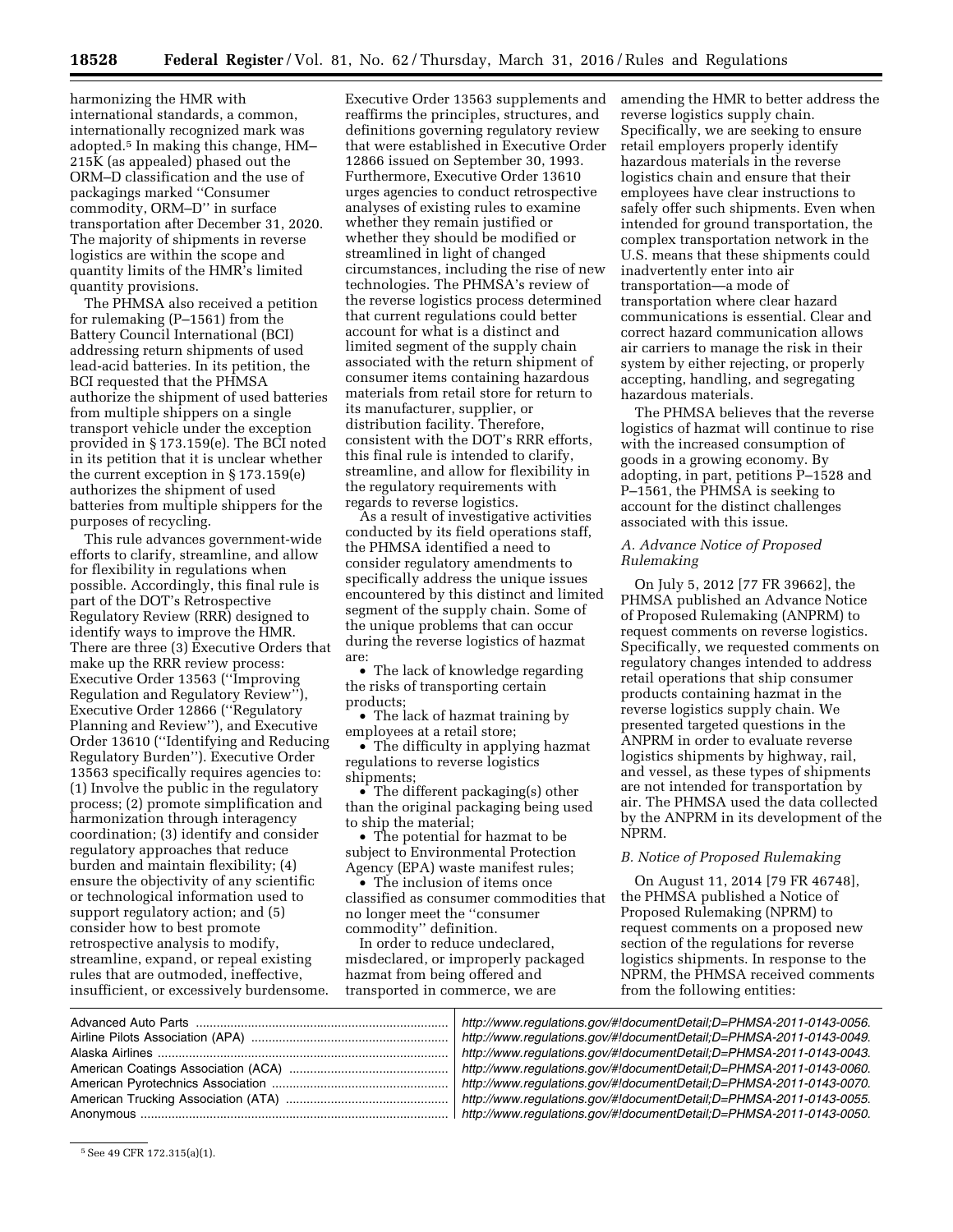|                                                                       | http://www.regulations.gov/#!documentDetail;D=PHMSA-2011-0143-0039. |
|-----------------------------------------------------------------------|---------------------------------------------------------------------|
|                                                                       | http://www.regulations.gov/#!documentDetail;D=PHMSA-2011-0143-0061. |
|                                                                       | http://www.regulations.gov/#!documentDetail;D=PHMSA-2011-0143-0065. |
|                                                                       | http://www.regulations.gov/#!documentDetail;D=PHMSA-2011-0143-0052. |
|                                                                       | http://www.regulations.gov/#!documentDetail;D=PHMSA-2011-0143-0068. |
| Council on the Safe Transportation of Hazardous Articles<br>(COSTHA). | http://www.regulations.gov/#!documentDetail;D=PHMSA-2011-0143-0064. |
|                                                                       | http://www.regulations.gov/#!documentDetail;D=PHMSA-2011-0143-0042. |
|                                                                       | http://www.regulations.gov/#!documentDetail;D=PHMSA-2011-0143-0063. |
|                                                                       | http://www.regulations.gov/#!documentDetail;D=PHMSA-2011-0143-0053. |
|                                                                       | http://www.regulations.gov/#!documentDetail;D=PHMSA-2011-0143-0044. |
|                                                                       | http://www.regulations.gov/#!documentDetail;D=PHMSA-2011-0143-0073. |
|                                                                       | http://www.regulations.gov/#!documentDetail;D=PHMSA-2011-0143-0051. |
|                                                                       | http://www.regulations.gov/#!documentDetail;D=PHMSA-2011-0143-0059. |
|                                                                       | http://www.regulations.gov/#!documentDetail;D=PHMSA-2011-0143-0045. |
|                                                                       | http://www.regulations.gov/#!documentDetail;D=PHMSA-2011-0143-0046. |
|                                                                       | http://www.regulations.gov/#!documentDetail;D=PHMSA-2011-0143-0071. |
|                                                                       | http://www.regulations.gov/#!documentDetail;D=PHMSA-2011-0143-0047. |
|                                                                       | http://www.regulations.gov/#!documentDetail;D=PHMSA-2011-0143-0062. |
|                                                                       | http://www.regulations.gov/#!documentDetail;D=PHMSA-2011-0143-0074. |
|                                                                       | http://www.regulations.gov/#!documentDetail;D=PHMSA-2011-0143-0058. |
|                                                                       | http://www.regulations.gov/#!documentDetail;D=PHMSA-2011-0143-0066. |
|                                                                       | http://www.regulations.gov/#!documentDetail;D=PHMSA-2011-0143-0072. |
| Sporting Arms and Ammunition Manufacturers' Institute (SAAMI)         | http://www.regulations.gov/#!documentDetail;D=PHMSA-2011-0143-0069. |
|                                                                       | http://www.regulations.gov/#!documentDetail;D=PHMSA-2011-0143-0040. |
|                                                                       | http://www.regulations.gov/#!documentDetail;D=PHMSA-2011-0143-0057. |
|                                                                       | http://www.regulations.gov/#!documentDetail;D=PHMSA-2011-0143-0048. |

# **III. Review of Amendments and Response to Comments**

With regard to providing clarity and concise hazmat transport regulations for reverse logistics shipments, the PHMSA considered petitions for rulemaking submitted by the regulated community, input from the PHMSA's enforcement division, and comments submitted to both the July 5, 2012 ANPRM and the August 11, 2014 NPRM. The PHMSA received 34 comments to the ANPRM and 33 comments to the NPRM. As a result, in this final rule, the PHMSA is amending the HMR to:

• Define the term ''reverse logistics''; • Establish a new section in the HMR specifically for the reverse logistics shipment of hazmat;

• Ensure employees have knowledge and familiarity in preparing hazardous materials shipments subject to the reverse logistics shipments;

• Define the authorized packaging for reverse logistics shipments;

• Allow more flexibility in the transportation of lead-acid batteries;

• Authorize certain materials to be offered in accordance with the new reverse logistics requirements when transported by private carrier.

# *A. Definition of ''Reverse Logistics'' and Applicability and Hazard Classes*

Definition of ''Reverse Logistics''

In the NPRM, we proposed to define ''reverse logistics'' as ''the process of moving goods from their final destination for the purpose of capturing value, recall, replacement, proper disposal, or similar reason.'' We

received several comments pertaining to this definition from the regulated community.

The American Coatings Association (ACA) supports a definition for ''reverse logistics'' provided the definition is broad enough to capture recycling, business-to-business transactions, and return scenarios that exist in the marketplace. While the PHMSA appreciates ACA's comments, this rule is more focused on the specific relationship between retail stores and distribution facilities, and not businessto-business operations. However, the PHMSA agrees with ACA's comment pertaining to recycling and is adding the term ''recycling'' to the definition for ''reverse logistics'' in § 171.8 of the HMR. In addition, the Retail Industry Leaders Association (RILA) suggests adding ''such as a retail store'' to the definition of ''reverse logistics'' to provide an example of a final destination. The PHMSA agrees with the intent of this comment and, in the final rule, has amended the definition of ''reverse logistics'' by removing the term ''final destination'' to clarify that, for the purposes of this rulemaking, reverse logistics applies solely to shipments of hazardous materials returned to their manufacturer, supplier, or distribution facility.

The American Trucking Association (ATA) and COSTHA are concerned that the proposed definition for ''reverse logistics'' did not include carriers. COSTHA asserts that the term ''moving'' is not appropriate and instead suggests adding the language ''offering for transport or transporting'' to include

carriers in the reverse logistics definition. The PHMSA agrees and is addressing COSTHA's comment by modifying the definition of ''reverse logistics'' to include both the process of offering hazmat for transport and the transport of hazmat.

The Dangerous Goods Advisory Council (DGAC) suggests limiting the carrier scenarios proposed in § 173.157(b)(1)(ii) and (iii) of the NPRM to only private or dedicated carriers. The DGAC is aware that contract and common carriers have significant concerns with aspects of this rulemaking, whereas private or dedicated carriers are supportive. It is DGAC's view that while exceptions are necessary, the shipper, as appropriate, should retain responsibility for the transportation of hazmat shipments and the responsibility without control should not be placed on contract or common carriers. The PHMSA agrees and is adopting revisions in this final rule so that reverse logistics shipments by non-private carriers are consistent with the HMR's marking requirements for limited quantity shipments. It should be noted that training requirements are an exception to this alignment. This issue is discussed later in this final rule (see heading ''Training.'') We also note that certain types of hazmat proposed in the NPRM, such as retail fireworks, would not be appropriate for shipment as reverse logistics by non-private carriers. Therefore, we are limiting those hazard classes to private carriers only. For the purposes of this final rule, a non-private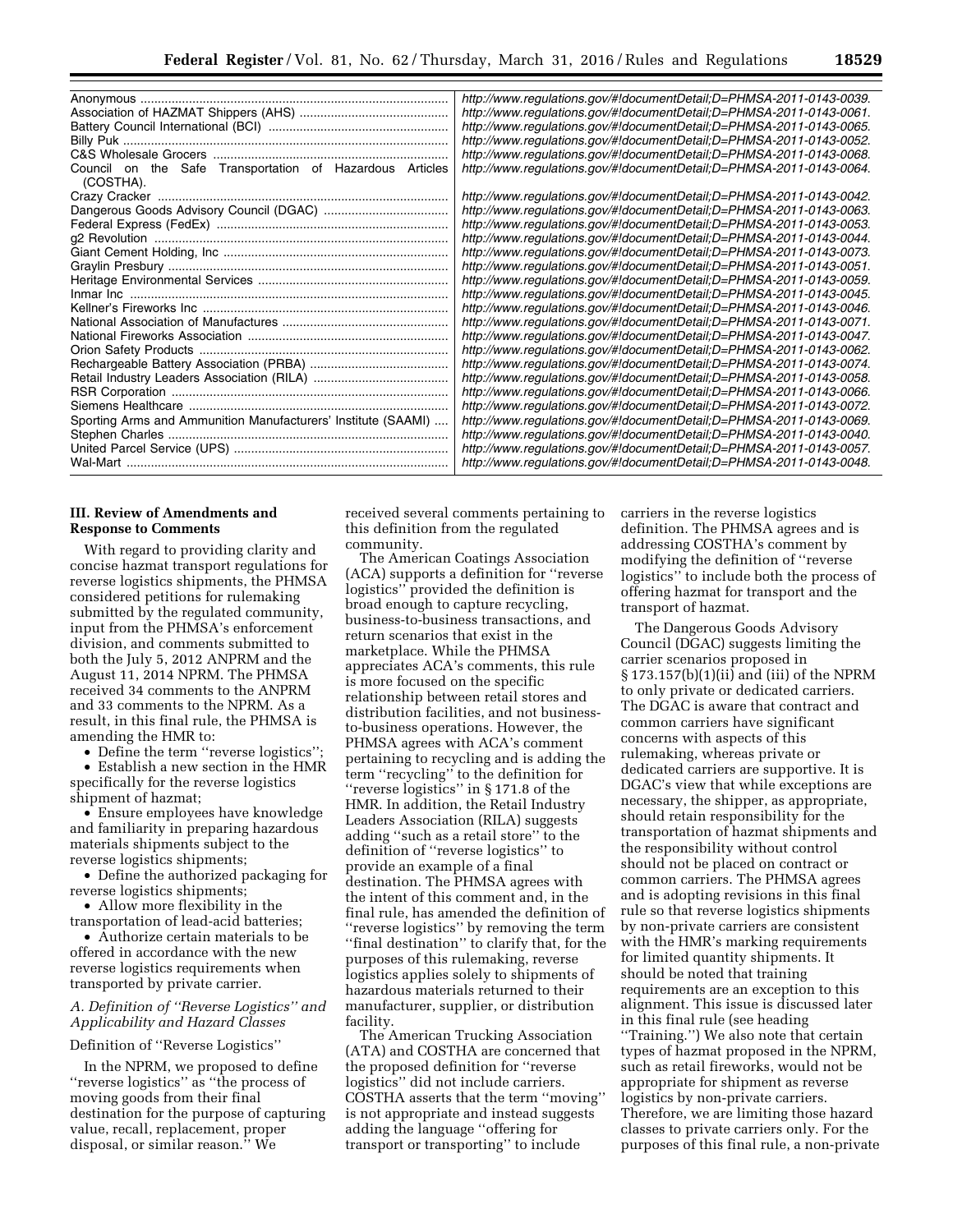carrier is anyone who does not own or operate its own fleet of vehicles.

The ACA asked for clarification of ''capturing value'' in the definition for ''reverse logistics.'' The PHMSA intended ''capturing value'' to be a way for retailers to return consumer products containing hazmat to their manufacturer, supplier, or distribution facility to receive manufacturer's credit, be resold, or be donated, etc. This final rule seeks to clarify this term within the definition.

Several commenters, including Mr. Billy Puk and the ACA, raise concerns about the use of the term ''proper disposal'' in the definition of ''reverse logistics.'' These commenters express concern about potential overlaps with EPA rules for the Federal regulation of hazardous waste. In order to avoid confusion, the PHMSA is removing the term ''proper disposal'' and adding language to the general section in § 173.157 that specifically excludes hazardous waste as defined in § 171.8 as a material eligible for shipment under the reverse logistics section. By eliminating the term ''proper disposal'' from the definition, the PHMSA is avoiding any potential inconsistencies with EPA hazardous waste regulations. Furthermore, the PHMSA notes there is nothing in this final rule that supersedes EPA's Resource Conservation and Recovery Act (RCRA) regulations related to when a material is considered a solid or hazardous waste. The PHMSA is therefore clarifying in §§ 171.8 and 173.157 that hazardous waste is outside the scope of this rulemaking.

As previously stated, the PHMSA is also clarifying that the definition of ''reverse logistics'' applies only to the return of hazardous materials from a retail store to the product's manufacturer, supplier, or distribution facility. Therefore, in this final rule, the definition for ''reverse logistics'' has been revised to read, ''Means the process of offering for transport or transporting by motor vehicle goods from a retail store for return to its manufacturer, supplier, or distribution facility for the purpose of capturing value (*e.g.* to receive manufacturer's credit), recall, replacement, recycling, or similar reason.'' In addition, the PHMSA notes that individual consumers are not considered hazmat employees under § 171.8 of the HMR and, therefore, would not be directly affected by the new requirements in this rulemaking.

## Applicability and Hazard Classes

In the NPRM, we proposed hazard classes and quantities of hazmat authorized for reverse logistics

shipments. We also proposed to limit shipments under the reverse logistics to highway transportation only. Several commenters request that the PHMSA extend the applicability to rail and vessel transportation. These commenters believe the rule should authorize the use of domestic vessel and rail shipments where such modes of transportation are used as part of the reverse logistics process. Commenters express that without an extension of the proposed rule to cover domestic vessel and rail shipments utilized during reverse logistics, some retailers may have to create two reverse logistics processes, which will add complexity, confusion, and ultimately, difficulty in execution. Since additional modes were not proposed in the NPRM, these comments are beyond the scope of this rulemaking, and the PHMSA is not adding these modes to the applicability section of this final rule.

Heritage Environmental Services notes that the PHMSA already provides limited quantity provisions in Part 173 of the HMR for retail products that would typically be shipped under the reverse logistics section. The PHMSA agrees and notes that the hazmat classes and quantities addressed in this final rule are consistent with existing limited quantity provisions when using nonprivate carriers. One exception is that the final rule authorizes the transportation by private carrier of certain Division 2.1 and 2.2 cylinders without the cylinders being tested for pressure. This exception would authorize retail stores to offer certain returned cylinders as a hazardous material when they may no longer meet the definition of a Division 2.1 or Division 2.2 hazardous material. Other deviations from the limited quantities approach, which would allow for the shipment of 1.4G (fireworks and flares), Division 2.1 and 2.2 cylinders (that do not qualify as limited quantity shipments) sold as retail products, and the return of equipment powered by flammable liquids or flammable gases, are permitted under this section only when offered and transported by private carrier. As discussed later in this final rule, the PHMSA also revised employee training requirements for the shipments under the reverse logistics section.

Comments submitted by FedEx seek clarification on the methodology used to develop the authorized hazard classes for this rulemaking. The list of hazardous classes eligible for the reverse logistics section in the NPRM was developed based on information provided in petitions, comments to the ANPRM, and the initial regulatory analysis. However, in response to

comments to the NPRM, the PHMSA has revised this final rule to be consistent (with exception of the deviations noted in the previous paragraph) with the hazard classes and quantity limitations found in the applicable corresponding limited quantities sections of the HMR.

In the NPRM, we proposed to limit applicable Division 1.4 hazmat to consumer fireworks and ammunition. The PHMSA received comments from the American Pyrotechnics Association, Kellner's Fireworks, the National Fireworks Association, and Greyland Presbury supporting the inclusion of 1.4S and 1.4G fireworks in the final rule. COSTHA commented that the PHMSA should implement a quantityper-package limit for Division 1.4 hazmat and does not believe that the PHMSA demonstrated an adequate safety analysis to justify including flares and fireworks. The DGAC commented that Division 1.4 materials should not be limited to fireworks and flares and proposed a tiered approach to regulating Division 1.4 hazmat. United Parcel Service (UPS) indicates that Division 1.4 hazmat should not be included as part of this rulemaking since there are already applicable limited quantity provisions.

We agree. Therefore, in response to the comments, the PHMSA has revised the proposed language to include Division 1.4 materials in the final rule with certain limitations. For the purposes of fireworks and flares, the reverse logistics transportation of these materials will be limited to consumer grade fireworks sold at retail facilities. In addition, the PHMSA is requiring consumer grade fireworks to be packaged as required by the approval assigned to those fireworks. This will help to ensure that fireworks packages are shipped in an equivalent manner to when they were originally shipped in the forward logistics chain. In response to comments discussed later, the PHMSA has also added language that limits all reverse logistics shipment of Division 1.4 materials to 30 kg (66 pounds) per package. This is consistent with what is required for limited quantities shipments in the forward logistics chain. Also, in response to UPS and other commenters, the PHMSA is limiting the shipment of 1.4S and 1.4G fireworks and flares to transportation by private carrier when shipped as reverse logistics. By authorizing the shipment of these materials as limited quantities by private carrier, the PHMSA is providing an exception from existing limited quantity provisions to authorize for transportation the shipment of consumer fireworks and flares as reverse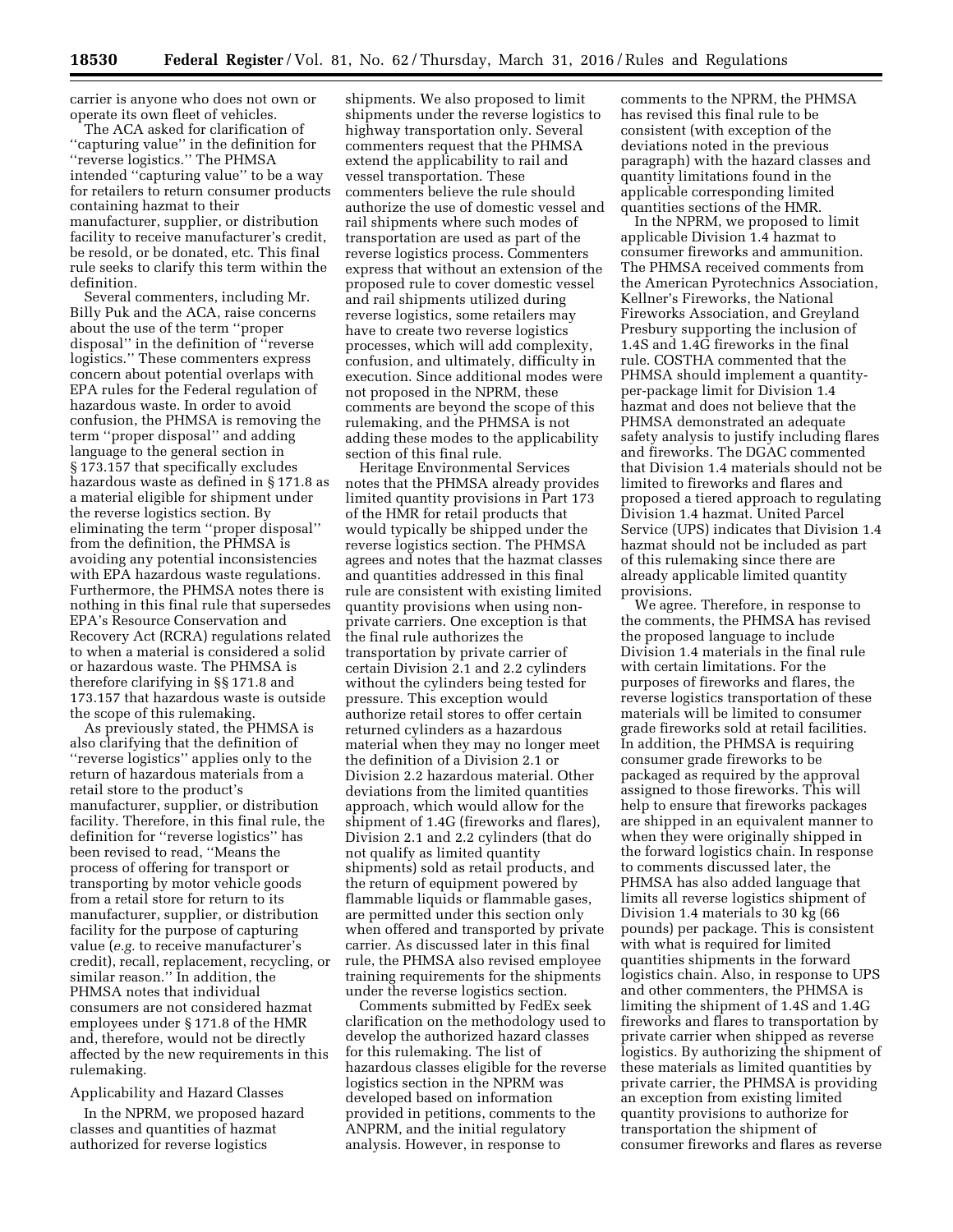logistics. However, we believe that the proposed controls coupled with limitation to private carrier-only appropriately balances any safety concerns.

With the exception pertaining to 1.4S and 1.4G fireworks and flares as noted above, explosive materials authorized under § 173.157 for non-private carrier will be consistent with the types of 1.4S (ammunition-related) materials authorized to be shipped as limited quantities. Specifically, the PHMSA is authorizing 1.4S hazardous materials that are allowed for shipment as a limited quantity under § 173.63(b) to be allowed for both private and non-private carrier transport of reverse logistics shipments. By ensuring consistent hazard communications for non-private carrier shipments under reverse logistics, air carrier employees will be better able to recognize and reject shipments not authorized for air transportation.

The PHMSA received several comments regarding other hazard classes proposed in the applicability section of the NPRM. Several commenters present concerns with including hazard Divisions of 5.2 (organic peroxides), 6.1 (toxic materials), and 6.2 (infectious substances). Specifically, ATA and COSTHA question the inclusion of Division 6.1 hazmat that is also toxicby-inhalation (TIH). In addition to noting that these materials are inherently dangerous in transport and are not permitted to be shipped as limited quantities, COSTHA asserts its belief that it would be prudent to also prohibit these materials from being offered as reverse logistics shipments. Further, ATA notes its concern with the inclusion of Division 6.2 materials and adds that a shipper with limited training could ship Ebola, for example, under the proposed exception. FedEx and UPS also comment that Division 6.1 and 6.2 materials should not be included in the final rule. Specifically, FedEx contends that even when transported in limited quantities, Division 6.2 hazardous materials may pose a risk to health, safety, and property when transported under the scope of ''reverse logistics.'' Further, UPS notes that including Division 6.2 materials could conflict with various state regulations involving the transportation of medical waste. UPS adds that under the limited quantities section, Division 6.1 hazmat is limited to Packaging Groups (PG) II and III.

We agree. Therefore, based on these comments, the PHMSA has determined that Division 5.2 and 6.2 materials would not be appropriate for reverse

logistics shipments. Therefore, we are removing the applicability of this rule to Division 5.2 and 6.2 hazardous materials. In addition, the PHMSA is also excluding Division 4.1 materials that are also self-reactive as these materials present a similar risk as Division 5.2 materials. With regards to Division 6.1 materials, the PHMSA notes that there are consumer products found in retail outlets (such as rat poison), that would meet the definition of Division 6.1 and be appropriate for reverse logistics shipments. Additionally, the PHMSA agrees with UPS that these materials should be limited to PG II and III in order to remain consistent with the limited quantities provisions of the HMR. The PHMSA also agrees that TIH materials should not be included and is clarifying in this final rule that Division 6.1 materials which also meet the definition of a TIH material cannot be transported as a reverse logistics shipment. Therefore, in this final rule we are limiting Division 6.1 materials (excluding TIH materials) to PG II and III only.

The DGAC suggested that the PHMSA should not include any materials found in Table 1 of the § 172.504 general placarding requirements as part of this rulemaking. Hazardous materials found in Table 1 of § 172.504 must display appropriate placards when any quantity of a material is being transported. We agree. Therefore, we are not including any materials found in Table 1 of the § 172.504 general placarding requirements as part of this rulemaking. In addition, we are also limiting this rulemaking to only a portion of materials found in Table 2 of § 172.504.

Wal-Mart requests that the PHMSA extend the applicability to Class 7 (radioactive) materials, which would include retail products such as smoke detectors. Since the PHMSA did not propose to include Class 7 materials as part of the NPRM, the comment is beyond the scope of this rulemaking, and we are not able to accommodate the change it as part of this rulemaking.

The ATA expresses concern about the inclusion of Division 4.3 (dangerous when wet) materials and notes that these substances can flare when exposed to water, thus causing issues for emergency responders. COSTHA adds that the PHMSA should consider limits on Division 4.3 materials. We agree. Therefore, based on comments received the PHMSA is no longer considering Division 4.3 materials for this rulemaking and is removing it from the applicability section. Similarly, the PHMSA believes that Class 8 and Class 5, PG I materials are not typically sold

as retail products and are otherwise inappropriate due to their risk profile. Therefore, the PHMSA is limiting Class 8 and Class 5 materials to PG II and III, which will also be consistent with the hazard classes authorized under the limited quantity provisions.

The PHMSA is not authorizing the shipment of lithium batteries as reverse logistics as the current exceptions for the shipment of lithium batteries in § 173.185 already provide a means for the return of these products. Specifically, § 173.185(d) authorizes the shipment of lithium cells and batteries (including lithium cells and batteries contained in equipment) for disposal and recycling. Section 173.185(f) authorizes the shipment of lithium cells and batteries that are damaged, defective, or recalled. Particularly with the international supply chain associated with these products, establishing a new, alternative, and domestic-only hazard communication requirement for these shipments would be duplicative and would not be in the interests of safety.

In summary, after careful review and consideration of the comments to the NPRM, the PHMSA is including certain consumer products in Classes 3, 8 (PG II and III), and 9 (except lithium batteries); certain Division 1.4S materials; and Divisions 2.1, 2.2, 4.1 (excluding self-reactive materials), 5.1 (PG II and III), and 6.1 (excluding TIH and PG I), within the scope of reverse logistics under this final rule.

The PHMSA believes, based on comments and petitions, that these hazard classes and divisions cover much of the hazmat in the reverse logistics process, and the risk presented by the quantities of such hazmat used in consumer products can be managed within the reverse logistics provisions established under this rule. In order to codify these hazmat and quantities, the PHMSA is providing an exception for reverse logistics shipments in each of the applicable sections for each hazard class or division that is included as a part of this rulemaking: For example, § 173.150 provides exceptions for flammable liquids. The PHMSA is adding new paragraph (h) to § 173.150 to authorize reverse logistics shipments that meet the limited quantity provision of § 173.150(b), the requirements in the new reverse logistics definition in § 171.8, and the new reverse logistics section in § 173.157. Similar language is being codified to the exceptions section for each hazard class or division included as a part of this rulemaking. However, we note that not all hazmat authorized under the limited quantity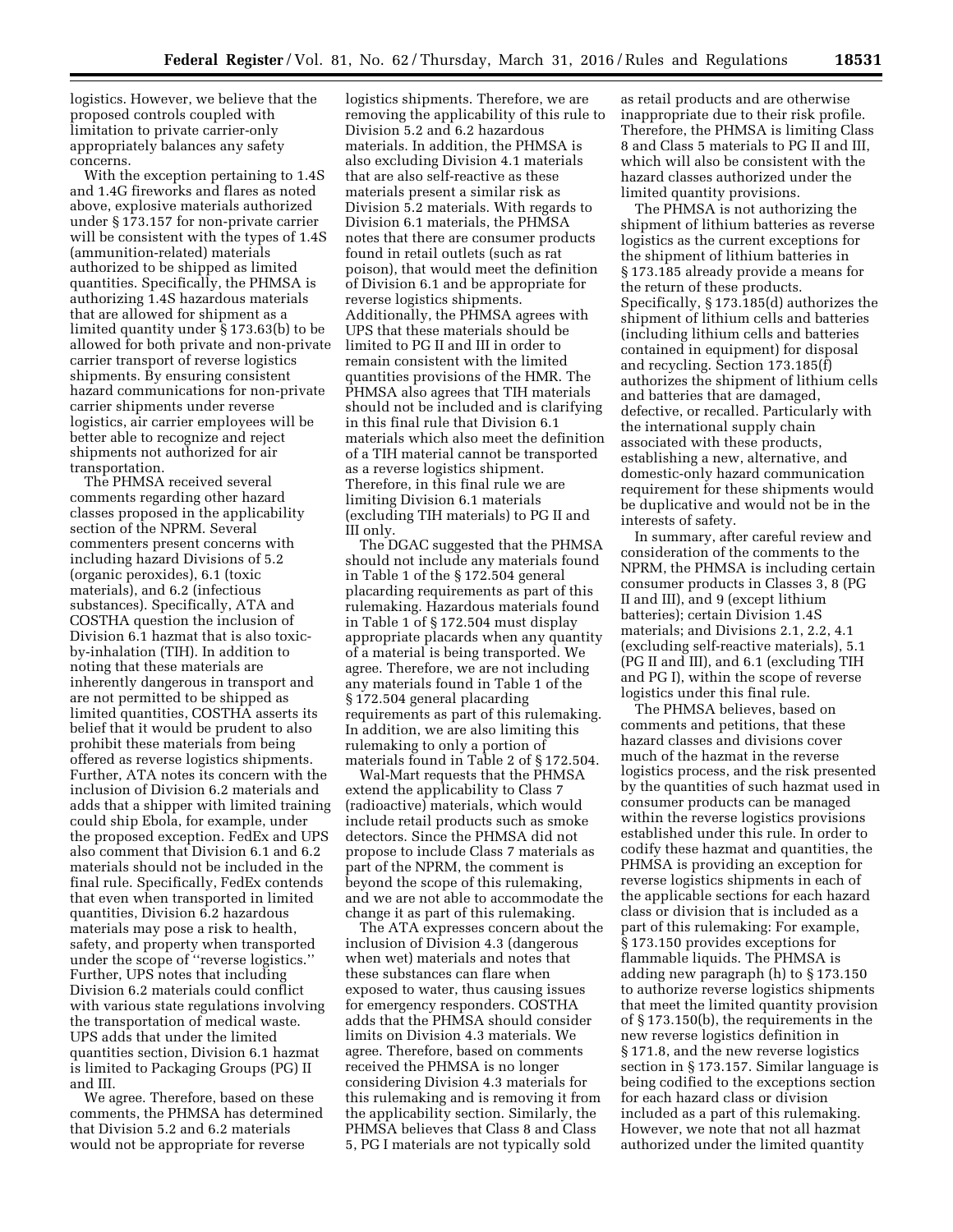provisions is authorized under the reverse logistics section.

# *B. Packaging*

## General Packaging

In the NPRM, the PHMSA proposed a set of packaging standards under the reverse logistics exception to ensure consistent and safe packaging requirements for low hazard items. The proposed standard included requiring the use of the original packaging or a packaging of equivalent strength or integrity. The NPRM also proposed to require that inner packagings be leakproof for liquids and sift-proof for solids. Further, for liquids that require an outer packaging, enough absorbent material to contain a spill from the inner packagings must be present. The proposed exception also required shippers to secure products in cages, carts, or bins to prevent shifting during transport.

In response to this proposal, ATA suggests that the PHMSA redraft the packaging requirement to read ''each material must be packaged in the manufacturer's original packaging, if available, and in substantially similar condition to when it left the manufacturer, or a packaging of strength and integrity commensurate to the manufacturer's original packaging.'' The ACA states its belief that use of original packaging or one of equivalent strength containing absorbent material is problematic; the Airline Pilots Association supports the packaging standards proposed in the NPRM; and Siemens Healthcare suggests the packaging standards should only apply when original packaging is unavailable. FedEx adds that the PHMSA should require original packaging, and if one is not available, the PHMSA should require salvage drums for consolidation, asserting that it is unreasonable to expect minimally-trained employees to put damaged materials in packaging of equal strength. G2 Revolution expresses its concern that this section will interfere with the ''salvage drums'' requirements under § 173.3(c) of the HMR. UPS expresses concern pertaining to the reliance on fiberboard packages that could result in structural failures of the packagings. Giant Cement Holding, Inc. (Giant Cement) asks the PHMSA to clarify what constitutes a ''packaging of equal or greater strength and integrity.'' Wal-Mart seeks clarification on what items require an outer packaging and whether ''receptacles'' are the same as an ''inner packaging.''

After consideration of the aforementioned comments, the PHMSA is modifying the packaging

requirements as proposed in the NPRM. The PHMSA disagrees with FedEx that salvage drums are necessary for the shipment of consumer-type products that are placed in a package of equal or greater strength and integrity. However, the PHMSA notes that packages that are leaking or damaged would not be in compliance with limited quantity provisions. The PHMSA believes that the consumer products that are authorized under this rulemaking are consistent with what is authorized under the limited quantities sections. As written, consumer-type products shipped under this final rule should not be in such a damaged state that a salvage drum would always be required. The PHMSA agrees with the language suggested by ATA and is adding this language to the packaging section for clarification that packages should be in the original packaging or a package of similar strength and integrity. Especially for transport by non-private carrier, it is the PHMSA's intent is to ensure that hazmat shipped under the reverse logistics section will be transported in packages that are the same as what would be required under the limited quantities sections of the HMR.

The ACA suggests amending proposed § 173.157(a)(2)(ii) to incorporate Special Provision 149 in § 172.102 to authorizes inner packagings not exceeding 5 L (1.3 gallons) for PG III materials, further adding that there should be some consideration of increasing the capacity threshold for Class 3, PG III materials to authorize the return of 5-gallon pails of paint.

As the PHMSA did not propose to expand the quantities for PG III materials, the ACA's comment is beyond the scope of this rulemaking, and therefore, we are not adopting such a revision in this final rule. However, if the ACA believes that revision of the threshold quantities for certain materials authorized under ''reverse logistics'' is justified, the PHMSA suggests they submit a petition for rulemaking providing justification.

Several commenters from the regulated community express concern that there is no size limitation on the packages used in the reverse logistics process. COSTHA suggests implementing a 30 kg (66 pounds) limit on reverse logistics shipments. Conversely, Giant Cement suggests Large Gaylord boxes (large corrugated boxes) should be allowed as a strong outside package. The PHMSA agrees with the majority of commenters that there should be a limit on the size per package of shipments made under the reverses logistics section. As there is a size limit of 30 kg (66 pounds) per

package for hazmat shipped as limited quantities under Part 173 of the HMR, the types of packages shipped under the reverse logistics will be consistent with those products shipped as limited quantities. Otherwise, packages shipped under the reverse logistics section would be shipped in sizes larger than what is authorized by the limited quantities sections. Therefore, in this final rule, the PHMSA is setting a 30 kg (66 pound) limit for each package shipped under the reverse logistics section.

Giant Cement expresses concern that shippers will add absorbent material even when there is no damage to the products shipped under the reverse logistics section. Inmar Inc. suggests mandating absorbent materials is unnecessary and suggests that leakproof cardboard boxes should be adequate for reverse logistics shipments. Inmar Inc. adds that the term ''compromised receptacle'' is unnecessarily vague and not needed in the provisions, therefore suggesting that the PHMSA clarify what types of receptacles would be considered compromised. In this final rule, the PHMSA is removing the language proposed in § 173.157(b)(2) and (b)(3) related to leaking products containing hazmat, as well as aligning the reverse logistics section with the limited quantities section of the HMR. Therefore, only packages that would be suitable for shipment under the limited quantities section would be eligible for shipment under this section.

Inmar Inc. also notes that the section in the NPRM discussing equipment with batteries needs clarification as to what type of products this section addresses. For clarification, the PHMSA is specifying that only equipment containing non-lithium batteries may be shipped as reverse logistics. Lithium cells or batteries, as well as products containing lithium cells or batteries, must be offered in accordance with the requirements in § 173.185 and are not within the scope of this final rule.

The RILA asks the PHMSA to clarify if there is a difference between ''leakproof'' and ''leak-tight,'' with UPS and Wal-Mart stating that the PHMSA should clarify what is considered ''leakproof'' or ''sift-proof.'' In addition, RILA suggests the PHMSA include a definition for ''leak-proof,'' while Wal-Mart expresses concern that there is neither a definition of ''leak-proof'' nor ''leak-tight.''

For the purposes of packagings shipped under the reverse logistics requirements, the PHMSA is only requiring that the reverse logistics packages are closed in a manner that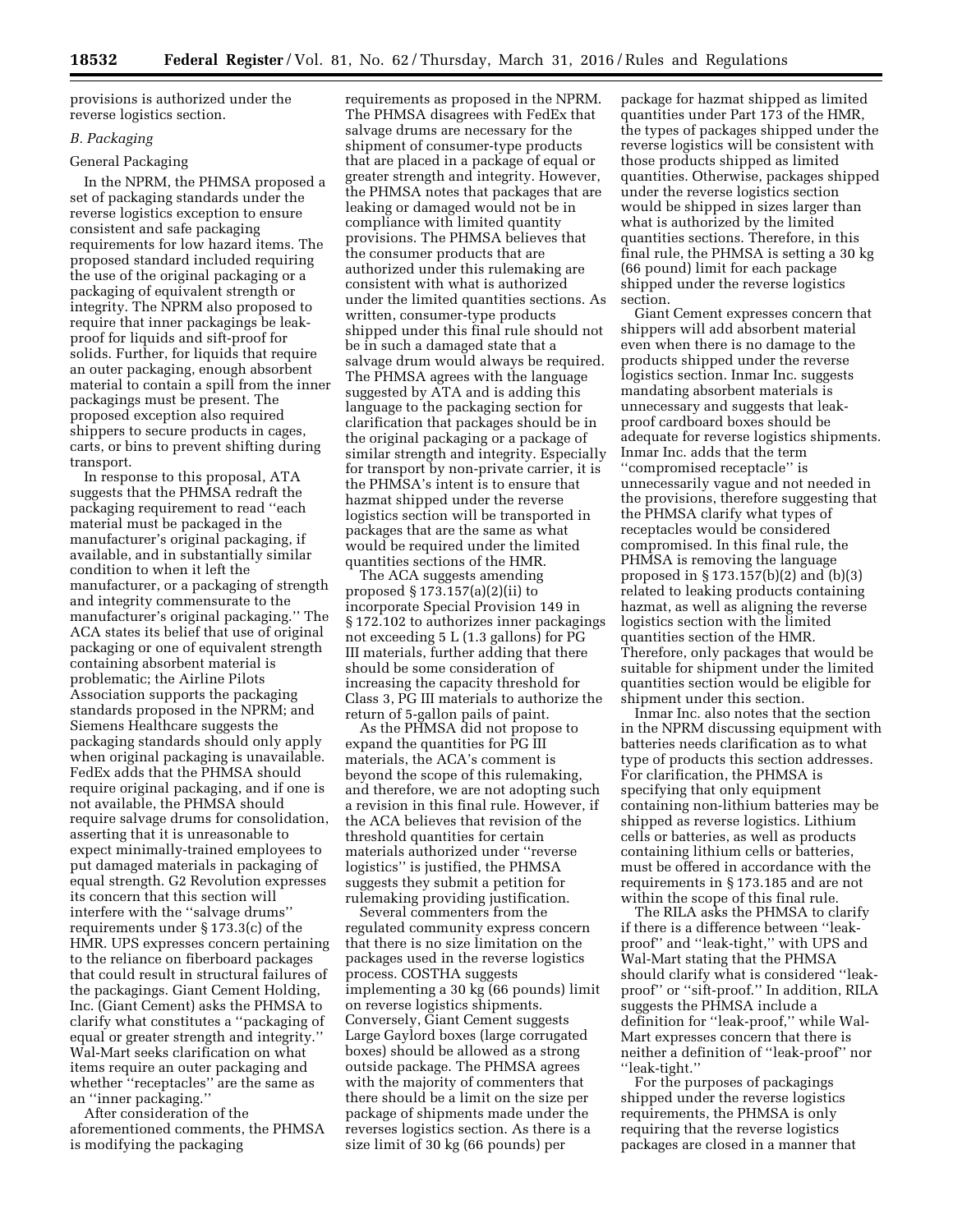leakage will not occur under normal conditions of transportation. This means transporting retail items in their original packaging or a packaging of equal or greater strength if the original packaging is unavailable. The PHMSA does not believe it is necessary to define ''leakproof'' or ''leak-tight'' for the purposes of this rulemaking.

# Cylinders and Aerosols

The ATA notes that the proposed rule extends to cylinders shipped as single packages. In addition, ATA comments that carriers' hazmat training programs teach drivers to demand shipping papers, placards, etc. when receiving cylinder shipments and asserts that allowing cylinders to be shipped as reverse logistics hazmat without these documents undermines carriers' overall hazmat training programs for their drivers. UPS also expresses concern that allowing the transport of Division 2.1 and 2.2 materials without a shipping paper could cause confusion concerning standard procedures that carriers use for the shipment of cylinders.

The PHMSA disagrees that shipments of cylinders returned from retail facilities to distribution centers in accordance with this rule would compromise safety. The cylinders shipped under this section are retail consumer products representing a low hazard and are limited to the return of products from the retail facility to the manufacturer, supplier, or distribution facility. Cylinders offered to non-private carriers must be in full compliance with existing limited quantity provisions including existing hazard communications requirements. Cylinder or aerosols containing hazardous materials that are not limited quantities that weigh less than 66 pounds, and that are intended for retail sale are restricted to transportation by private carriers.

In the NPRM, the PHMSA proposed that aerosols shipped under this section must have caps and closures. Several commenters raise questions pertaining to the preparation of aerosols (see § 171.8 of the HMR for the definition of ''aerosol'') for reverse logistics shipments. Giant Cement requests clarification that aerosols are not liquids for shipping purposes and, therefore, are not required to be shipped with absorbent material. The Association of Hazmat Shippers (AHS) and Inmar Inc. suggest that the stem of an aerosol should be allowed to be removed, while C&S Wholesale Grocers and Wal-Mart suggest that the PHMSA allow caps other than the original cap for the aerosol can. Inmar Inc. asks if receptacles include aerosols, and if so,

it suggests the PHMSA consider size limitation on the entire package.

The HMR currently authorizes the shipment of aerosol cans as consumer commodities in § 173.306. The PHMSA believes the provisions in § 173.306 are adequate to address the transportation of aerosol cans as reverse logistics shipments. Therefore, based on our intent to align the reverse logistics section with the limited quantity provisions, shipments of aerosol cans transported as reverse logistics shipments should be packaged in accordance with the limited quantity provisions specified in § 173.306.

# Internal Combustion Powered Equipment

In the NPRM, the PHMSA proposed to authorize the transport of equipment powered by an internal combustion engine containing a flammable liquid under the reverse logistics section provided the flammable liquid source was drained and all shut-off devices were in the closed position. These products are unique in that they did not contain hazardous materials at the time of purchase but could become regulated by the HMR as return shipments. In its comments, DGAC seeks clarification from the PHMSA about whether equipment powered by an internal combustion engine (with either flammable liquid or gas fuel) and equipment powered by electric storage batteries are excepted from the packaging requirement in § 173.157(b)(2) as proposed. Inmar Inc. notes that the proposed § 173.157(c) requirements for internal combustion powered equipment (*i.e.,* lawn mowers, weed trimmers) seem more stringent than § 173.220, which authorizes gasoline to remain in equipment. Inmar Inc. believes these requirements should match what is currently required in § 173.220. Wal-Mart supports the proposal to allow reverse logistics shipment of items with a fuel tank provided they are drained with closures securely in place.

The PHMSA agrees with Inmar Inc. that the requirements for reverse logistics shipments of internal combustion powered equipment should align with what is currently allowed by highway in  $\S 173.220(b)(4)$ . Therefore, the PHMSA is allowing the return of internal combustion powered equipment by motor vehicle provided the fuel tank remains securely closed. The PHMSA is also restricting the allowances proposed in the NPRM for flammable liquid-powered equipment, flammable gas-powered equipment, and other equipment powered by flammable gas to transportation by private carrier.

## Other Comments

The Rechargeable Battery Association (PRBA) suggests revising § 172.102 Special Provision 130 to allow for batteries utilizing different chemistries. Except for lead-acid batteries and lithium batteries, the PHMSA did not propose in the NPRM to authorize batteries utilizing different chemistries for reverse logistics shipments. Expanding these provisions in this final rule would be beyond the scope of this rulemaking. Therefore, we are unable to accommodate PRBA's comments in this final rule.

## *C. Hazard Communication*

In the NPRM, the PHMSA proposed that packages shipped under reverse logistics be marked with the common names or proper shipping names of the hazmat contained within the package. The PHMSA received several comments expressing safety concerns with this proposed requirement. For example, ATA notes that a common name could be as uninformative as ''lawn care product'' or ''expired cosmetics,'' further adding that a common name might also be a brand name, such as ''Dutch Boy'' to represent a flammable paint. Therefore, ATA suggests the PHMSA require the use of a ''REVERSE LOGISTICS—HIGHWAY TRANSPORT ONLY'' marking similar to other marking requirements in the HMR. C&S Wholesale Grocers suggests the PHMSA require a sticker advising that the box may contain limited amounts of hazmat. The DGAC adds that shipments made under reverse logistics should require a marking, contending that a marking would alert drivers and carriers to the presence of hazmat being transported under the reverse logistics section. The DGAC further suggests that the marking read, ''This package conforms to 49 CFR 173.4 for domestic highway or rail transport only,'' or, more preferably, that there be a pictogram to indicate a reverse logistics shipment.

FedEx and other commenters express concern that only requiring a common name on a package and not a hazmat marking could lead to reverse logistics shipments on aircraft. COSTHA comments that requiring the common name or shipping name of items in the package would not provide much value. Instead, COSTHA suggests requiring the marking, ''This package conforms to the requirements of § 173.157 for domestic surface transport only.'' Alaska Airlines comments that packages need more information on the outside regarding the contents and supports a marking similar to what ATA and COSTHA suggest. UPS states a lack of communication on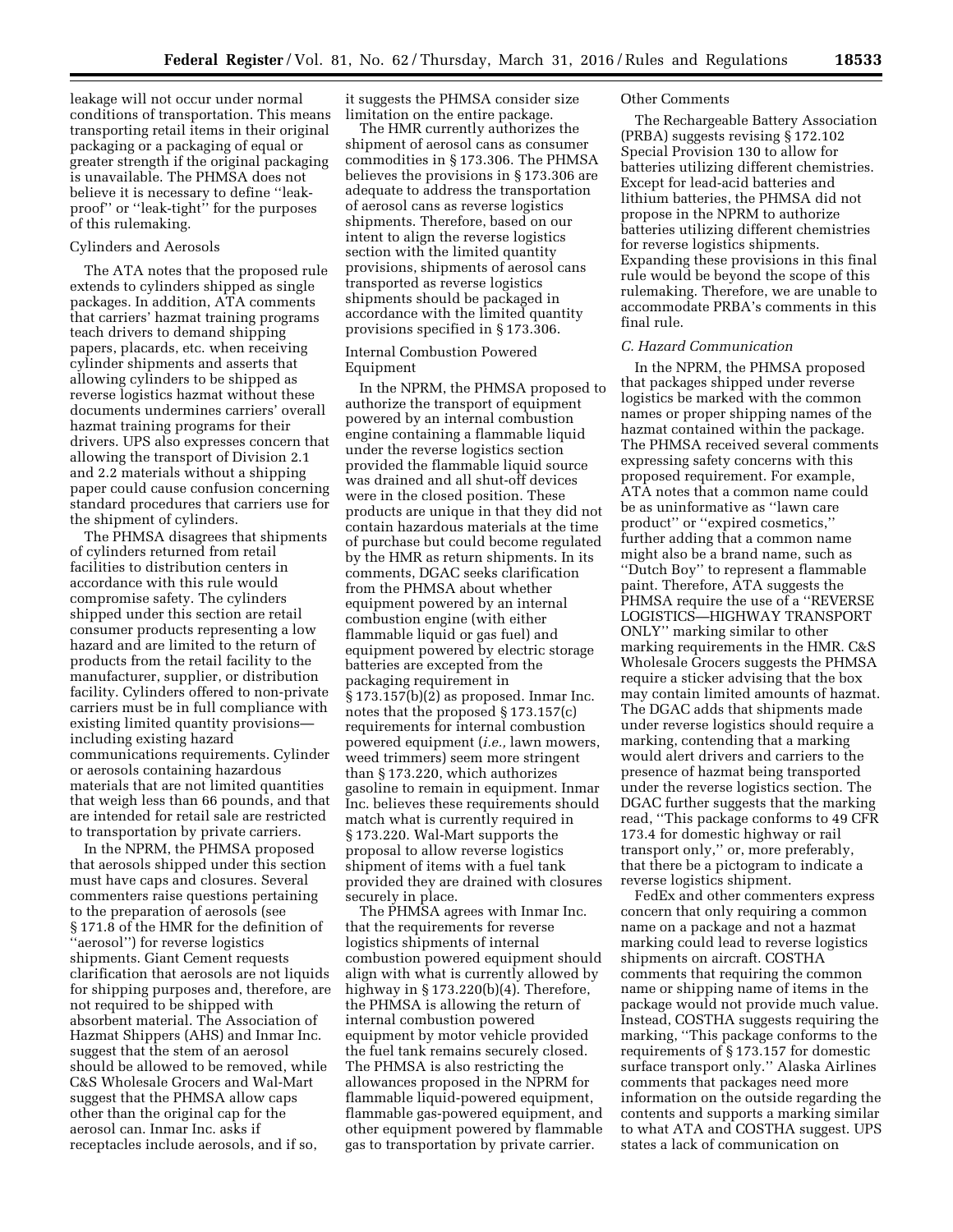packages will result in difficulty when reporting spills of hazmat, such as is required by some states. Conversely, both Wal-Mart and Advanced Auto Parts suggested not requiring an additional marking when an outer packaging is already required.

After consideration of all the comments, the PHMSA agrees with the majority of the commenters that a more informative and recognizable marking is needed and that it is necessary to modify the marking requirement for packages shipped under the reverse logistics. Therefore, the PHMSA is replacing the proposed common name or proper shipping name marking requirement with the marking ''REVERSE LOGISTICS—HIGHWAY TRANSPORT ONLY—UNDER 49 CFR 173.157.'' Moreover, this marking would only be permissible for shipments offered to and transported by private carriers. Conversely, as shipments made by non-private carriers meet all limited quantity conditions except for training, the limited quantity marking found in § 172.315(a)(1) will be required. We note that the limited quantity marking is well-recognized in both ground and air modes. This familiarity will help to ensure that air carriers are better able to identify shipments offered for nonprivate carrier transportation under the reverse logistics section of the HMR, thus safeguarding that hazmat shipments are even more readily recognized and, therefore, more easily rejected from inadvertent air transportation. This revision is intended to address the concerns of air carriers and other commenters that these shipments could enter into transportation modes other than highway.

Advance Auto Parts states its belief that the requirement to notify the driver of the presence of hazmat needs clarification or should be removed; FedEx and Inmar Inc. are not sure how the PHMSA expects the requirement to notify the driver of the presence of hazmat to be satisfied; and DGAC notes that a marking on the package would alert drivers and carriers to the presence of hazmat under the reverse logistics section.

We agree. Therefore, in this final rule, the PHMSA is removing the proposed requirement to notify drivers of the presence of hazmat with a reverse logistics shipment. The PHMSA believes that the revised reverse logistics marking on packages is sufficient to indicate the presence of a reverse logistics shipment is present and negates the need for driver notification.

# *D. Training*

In the NPRM, the PHMSA proposed that retail employees who prepare hazmat shipments for return from retail facilities to the distribution centers be excepted from comprehensive training requirements. A central element of this training is the employee's knowledge of the types of materials that are being returned to manufacturers, suppliers, or distribution facilities. As proposed, for reverse logistics shipments, employees must be able to recognize hazmat and prepare the shipments in accordance with the requirements specified in the reverse logistics section—including adherence to the clear instructions provided by manufacturers, suppliers, or distribution facilities. This approach was considered acceptable in light of the wide array of hazmat common to many retail stores and the limited public exposure such shipments will have in the overall transport system. Moreover, consumer products in the retail industry are generally lower risk and easier to package than industrialtype hazardous materials.

The PHMSA received a range of comments pertaining to the reduced training requirements. The Airline Pilots Association and FedEx express their disagreement with the reduced training requirement: The Airline Pilots Association notes that currently there are occurrences of undeclared hazmat in the air mode, and it is concerned that a reduction in training will increase the opportunity for these shipments to be loaded onto an aircraft. FedEx also expresses concern about whether relaxed training requirements as proposed will provide an adequate level of safety. COSTHA adds that the PHMSA should better define who requires training and should eliminate the recordkeeping requirement for training under the reverse logistics section. C&S Wholesale Grocery, DGAC, ACA, and Kellner's Fireworks expressed support of the reduced training requirements. Giant Cement notes it should be made clear that management and supervisors should not be excepted from the full training requirements. G2 Revolution believes that the PHMSA is underestimating the savings with the reduced training requirement but did not quantify by how much.

The PHMSA considered and agreed in principle with commenters pertaining to training requirements and is simplifying these requirements in this final rule. Specifically, the PHMSA is clarifying that retail employees shipping hazardous materials as reverse logistics shipments must be familiar with the reverse logistics requirements adopted

in this final rule. Retail employees must also document that returned shipments of hazardous materials authorized in this final rule are done so in a manner that is consistent with instructions provided by the manufacturer, supplier, or distribution facility. For example, instructions could be emailed, retrieved from a Web site, or retained in hard copy with instructions on how to return certain hazardous materials as instructed by the manufacturer, supplier, or distribution facility. The PHMSA believes that these requirements, in conjunction with the requirement that retail employees have knowledge of the types of materials that are being returned, would be sufficient to properly prepare hazmat for reverse logistics shipments.

We recognize that hazmat employees of manufacturers, suppliers, or original distributors who have already been trained in accordance with the training requirements in § 172.704 of the HMR will assist in ensuring that a majority of shipments are being shipped in appropriate packaging. In this final rule, the PHMSA is clarifying that when performing hazmat functions for the purpose of transporting reverse logistics shipments, employees are subject only to those training requirements specified in this final rule for reverse logistics.

## *E. Segregation*

In the NPRM, the PHMSA proposed to authorize the mixing of various hazard classes and divisions provided the contents of the packages are not leaking. The ATA suggests that parties offering shipments comprised of both traditional and ''reverse logistics'' hazmat be required to manifest all hazmat on the load's shipping papers, including hazmat moving under the reverse logistics exception. COSTHA adds that reverse logistics shipments transported with traditional hazardous materials should comply with all segregation, shipping paper, placarding, etc. requirements, unless some portion of the hazmat qualifies for a demonstrably safe exemption from these requirements, such as the limited quantity regulations. FedEx suggests that the segregation requirement should be re-worded to say, ''Hazardous materials that may react dangerously with one another may not be offered for transportation in the same outer package.'' Inmar Inc. comments that the PHMSA should provide a table to make it easier for industry to know what types of materials would react dangerously and also suggests that the requirement for hazmat to be ''adequately separated'' is vague and needs clarification. COSTHA supports the proposed segregation language for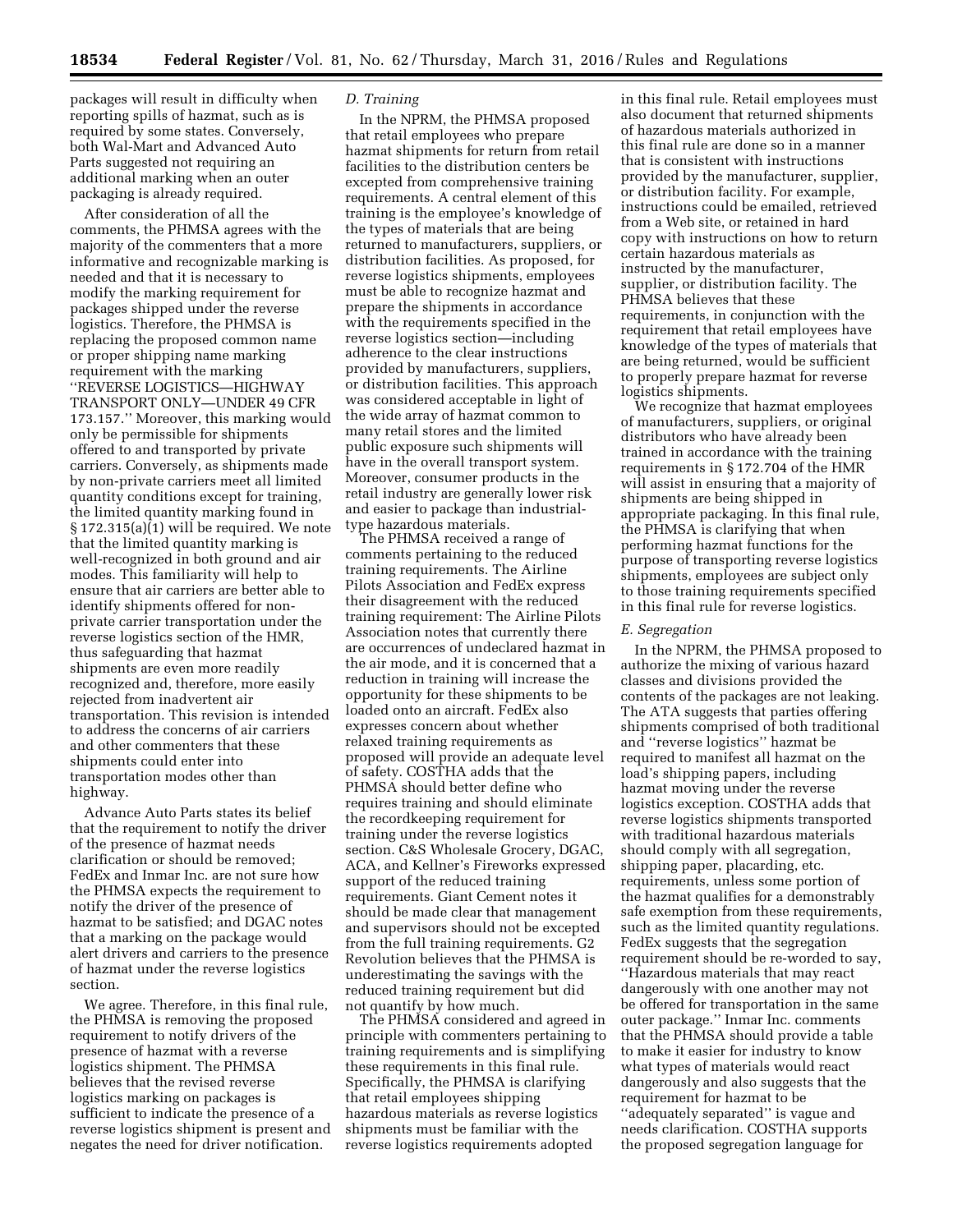outer packages but notes that it is impractical for carriers to know if various outer packages meet the segregation requirement. Further, for simplicity, COSTHA suggests that the PHMSA include the reverse logistics segregation requirements in the reverse logistics exception section.

The PHMSA is aligning the reverse logistics section for transportation on non-private carriers with the requirements specified in the limited quantities section of the HMR. Therefore, for non-private carriers, no additional or specific language on segregation requirements is required under this rule. The PHMSA notes, however, that segregation requirements will apply for reverse logistics shipments of 1.4S and 1.4G fireworks and flares, which this final rule authorize for transport by private carrier only.

## *F. Incident Reporting*

In the NPRM, the PHMSA proposed to limit incident reporting to those outlined in § 171.15 for shipments made under the reverse logistics requirements. In response to this proposal, the ACA suggests that incident reporting should not be required for reverse logistics shipments since incident reports are not required for materials of trade (MOTs) transport or limited quantities shipments. COSTHA suggests that the written report requirements of § 171.16 should not apply to the reverse logistics section and that this requirement poses difficulties for carriers, as much of the information required to be reported on a DOT–5800.1 will not be available. The ATA recommends either treating reverse logistics hazmat releases as if the carrier discovered undeclared hazmat under § 171.16(a)(4) or treating these releases as being exempt from incident reporting requirements under § 171.16(d). The ATA adds that filling out an incident form for a reverse logistics shipment will be impossible without shipping papers and other hazard communication (*e.g.,* proper shipping name marking). FedEx asks how the PHMSA expects carriers to comply with incident reporting when there is little to no hazard communication required.

As noted in the hazard communication discussion above, the PHMSA believes that requiring a marking that indicates a shipment contains hazmat under the reverse logistics section provides the necessary information for carriers to report a hazmat release in accordance with the reporting requirements in § 171.15. For non-private carriers, the PHMSA has aligned with limited quantity provisions, thus subjecting these

shipments to the current incident reporting requirements and exceptions.

#### *G. Battery Recycling*

In the NPRM, the PHMSA proposed to revise § 173.159(e) to authorize the pickup of used automobile batteries (*i.e.,*  electric storage batteries) from multiple shipper locations. The PHMSA received comments from DGAC, BCI, and the National Association of Manufactures in support of modifying the battery exception in § 173.159(e) to authorize the pick-up of used automobile batteries from multiple shipper locations. However, RSR Corporation opposes the change and urges the PHMSA to keep the single shipper provision intact, further specifying that the removal of the provision would lead to an increase in incidents involving the transportation of used lead-acid batteries. The BCI and DGAC seek clarification on what the PHMSA meant by the language in this section that reads ''pallets should be built.''

The PHMSA does not believe that allowing a battery recycler to pick up batteries from multiple shipping locations will lead to an increase in incidents involving the transportation of used automobile batteries. Rather, it is the PHMSA's position that because § 173.159(e) requires batteries to be loaded or braced to prevent damage and short circuits in transit, the likelihood of an incident is minimal Allowing the collection of lead-acid batteries from multiple locations, as the BCI notes, will result in fewer miles traveled to accomplish battery collection activities. Therefore, this will reduce the number of highway miles traveled, the risk of highway accidents, and the impact on the environment. For these reasons, the PHMSA is revising § 173.159(e)(4) to authorize the pick-up of used automotive batteries from multiple retail locations for the purposes of recycling, provided those batteries are consolidated on pallets and loaded so as to not cause damage to the batteries during transportation.

When the PHMSA used the term ''should be built'' in the proposed revision to  $\S 173.159(e)(4)$ , we were referring to how the batteries were stacked on the pallet, not the construction of the pallet itself. In this final rule, the PHMSA is revising this language to clarify our intention. In addition, the PHMSA is requiring incident reporting for a spill that occurs while transporting under the revised battery exception. It should be noted that EPA export requirements (*i.e.,* 40 CFR part 266, subpart G and 40 CFR part 273), such as notice and consent and annual reporting, apply even if

spent lead-acid batteries (SLABs) are recycled.

## **IV. Regulatory Review and Notices**

## *A. Statutory Authority*

Federal Hazardous Materials Transportation Law (49 U.S.C. 5101– 5128) authorizes the Secretary of Transportation (Secretary) to ''prescribe regulations for the safe transportation, including security, of hazardous material in intrastate, interstate, and foreign commerce.'' The Secretary delegated this authority to the PHMSA in 49 CFR 1.97(b). The PHMSA is responsible for overseeing a hazardous materials safety program that minimizes the risks to life and property inherent in the transportation of hazardous materials in commerce. Annually, the HMR provides safety and security requirements for transport of more than 2.5 billion tons of hazardous materials (hazmat), valued at about \$2.3 trillion, accounting for 307 billion miles traveled on the nation's interconnected transportation network. In addition, the HMR includes operational requirements applicable to each mode of transportation.

This final rule is published under the authority of the Federal Hazardous Materials Transportation Law, 49 U.S.C. 5101 *et seq.* Section 5103(b) authorizes the Secretary to prescribe regulations for the safe transportation, including security, of hazardous material in intrastate, interstate, and foreign commerce. This final rule provides regulations for the transport of hazardous consumer products in the reverse logistics process.

# *B. Executive Order 12866, Executive Order 13563, Executive Order 13610, and DOT Regulatory Policies and Procedures*

This final rule is not considered a significant regulatory action within the meaning of Executive Order 12866 (''Regulatory Planning and Review'') and the Regulatory Policies and Procedures of the Department of Transportation (44 FR 11034).

Executive Order 13563 (''Improving Regulation and Regulatory Review'') is supplemental to and reaffirms the principles, structures, and definitions governing regulatory review that were established in Executive Order 12866 of September 30, 1993. Executive Order 13563, issued January 18, 2011, notes that our nation's current regulatory system must not only protect public health, welfare, safety, and our environment but also promote economic growth, innovation, competitiveness,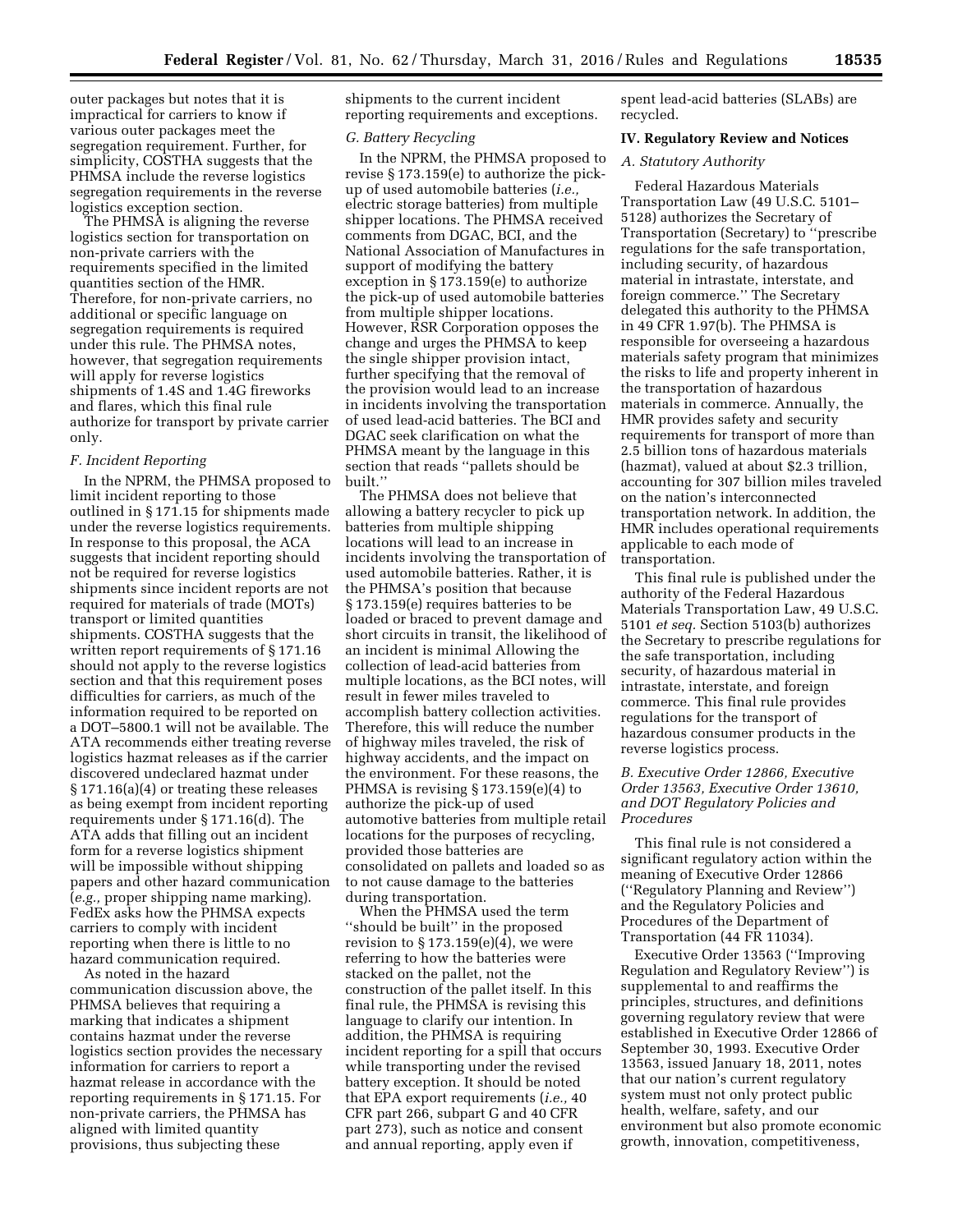and job creation.<sup>6</sup> Further, this Executive Order urges government agencies to consider regulatory approaches that reduce burdens and maintain flexibility and freedom of choice for the public. In addition, Federal agencies were directed to periodically review existing significant regulations, retrospectively analyze rules that may be outmoded, ineffective, insufficient, or excessively burdensome, and modify, streamline, expand, or repeal regulatory requirements in accordance with what has been learned.

Executive Order 13610 (''Identifying and Reducing Regulatory Burdens''), issued May 10, 2012, urges agencies to conduct retrospective analyses of existing rules to examine whether they remain justified or whether they should be modified or streamlined in light of changed circumstances, including the rise of new technologies.7

These three Executive Orders act together to require agencies to regulate in the ''most cost-effective manner,'' to make a ''reasoned determination that the benefits of the intended regulation justify its costs,'' and to develop regulations that ''impose the least burden on society.''

Additionally, Executive Orders 12866, 13563, and 13610 require agencies to provide a meaningful opportunity for public participation. Accordingly, the PHMSA invited public comment twice (ANRPM published on July 5, 2012 [77 FR 39662]; NPRM published on August 11, 2014 [79 FR 46748]) on these

considerations, including any cost or benefit figures or factors, alternative approaches, and relevant scientific, technical and economic data. These comments aided the PHMSA in the evaluation of the proposed requirements. The PHMSA has since revised our evaluation and analysis to address the public comments received.

The PHMSA has evaluated the HMR with respect to reverse logistics and identified areas that could be modified to increase flexibility for the regulated community. In this final rule, the amendments are an optional means to comply with the HMR and will not impose increased compliance costs on the regulated industry. By proposing to add a new § 173.157 to the HMR for items shipped in the reverse logistics supply chain, the PHMSA will increase flexibility to industry. The PHMSA believes that the implementation of a regulatory approach addressing a distinct segment of the supply that transports consumer-type goods, coupled with outreach, will create a framework that will allow for the safe transportation of dangerous goods.

In addition to providing a new reverse logistics section for transporting specifically authorized hazmat, this rulemaking expands an existing exception for exclusive shipments of used automobile batteries. This exception is typically used for shipment of these batteries from a retail facility to a recycling center. This change to the HMR will allow the regulated

community to consolidate shipments of automotive batteries (*i.e.,* lead-acid batteries) for recycling.

A summary of the Regulatory Evaluation used to support the requirements presented in this final rule are discussed below, and a complete copy of the Regulatory Evaluation for this rulemaking is available at *[http://](http://www.regulations.gov) [www.regulations.gov](http://www.regulations.gov)* under Docket No. PHMSA–2011–0143.

## Regulatory Evaluation

The PHMSA assumes that this rulemaking would reduce shipping paper preparation costs for shipments involving certain quantities of commodities. The packages will, however, require a marking indicating that the materials are being shipped in accordance with § 173.157 or the existing limited quantity marking. Transport vehicles carrying packages affected by the rule will no longer require placarding. Additionally, the training requirements are amended to reflect a distinct segment of the supply chain which transports consumer-type hazardous materials as return shipments from retail stores. Finally, the PHMSA is relaxing the requirements for exclusive use shipment of wet batteries (*i.e.,* lead-acid batteries). This change will reduce the transportation costs associated with shipment for the recycling of lead-acid batteries. A table identifying the benefits associated with this final rule is provided below:

## BENEFITS OF THE FINAL RULE (REDUCED COMPLIANCE COSTS)

| Relevant HMR citation      | Category | Amount of annual savings                                                       |
|----------------------------|----------|--------------------------------------------------------------------------------|
| § 173.159 ………………………………………! |          | $\frac{1}{2}$ \$4–8 million.<br>\$0-1 million.<br>$\frac{1}{2}$ \$1-2 million. |

Note that the numbers above represent an upper bound on the expected savings from this final rule. In this final rule, the PHMSA did remove some hazard classes from the applicability and reduced the size limit on packages to 30 kg (66 pounds). The hazard classes in this final rule represent a vast majority of the consumer-type products containing hazardous materials. In addition, the 30 kg (66 pound) package limit is consistent with limited quantity shipments used for these products in the forward logistics chain. Therefore, the PHMSA believes the above numbers are a general representation of the savings expected form this final rule. The PHMSA does not expect any additional cost to the regulated community because of these changes.

#### *C. Executive Order 13132*

This final rule has been analyzed in accordance with the principles and criteria contained in Executive Order 13132 (''Federalism'') and the President's memorandum on (''Preemption'') published in the **Federal Register** on May 22, 2009 (74 FR 24693). This final rule will preempt State, local, and tribal government

requirements but does not propose any regulation that has substantial direct effects on the states, the relationship between the Federal government and the states, or the distribution of power and responsibilities among the various levels of government. Therefore, the consultation and funding requirements of Executive Order 13132 do not apply.

The Federal Hazardous Materials Transportation Law, 49 U.S.C. 5101– 5128, contains an express preemption provision, 49 U.S.C. 5125 (b), that preempts State, local, and tribal government requirements on the following subjects:

<sup>6</sup>See *[http://www.whitehouse.gov/the-press-office/](http://www.whitehouse.gov/the-press-office/2011/01/18/improving-regulation-and-regulatory-review-executive-order) [2011/01/18/improving-regulation-and-regulatory](http://www.whitehouse.gov/the-press-office/2011/01/18/improving-regulation-and-regulatory-review-executive-order)[review-executive-order.](http://www.whitehouse.gov/the-press-office/2011/01/18/improving-regulation-and-regulatory-review-executive-order)* 

<sup>7</sup>See *[http://www.gpo.gov/fdsys/pkg/FR-2012-05-](http://www.gpo.gov/fdsys/pkg/FR-2012-05-14/pdf/2012-11798.pdf) [14/pdf/2012-11798.pdf.](http://www.gpo.gov/fdsys/pkg/FR-2012-05-14/pdf/2012-11798.pdf)*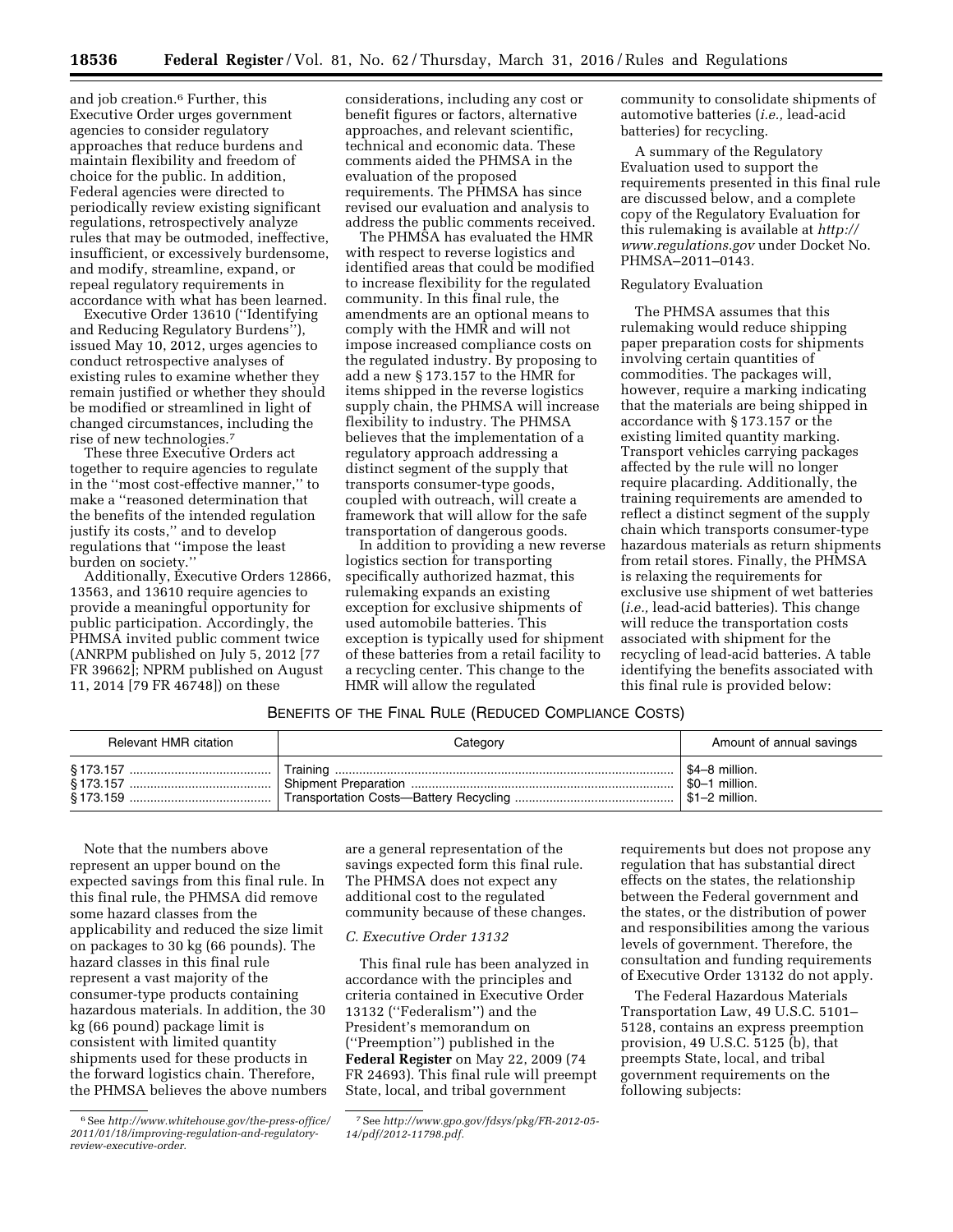(1) The designation, description, and classification of hazardous materials;

(2) The packing, repacking, handling, labeling, marking, and placarding of hazardous materials;

(3) The preparation, execution, and use of shipping documents related to hazardous materials and requirements related to the number, contents, and placement of those documents;

(4) The written notification, recording, and reporting of the unintentional release in transportation of hazardous material;

(5) The design, manufacture, fabrication, marking, maintenance, recondition, repair, or testing of a packaging or container represented, marked, certified, or sold as qualified for use in transporting hazardous material.

This final rule addresses all the covered subject areas above. This final rule will preempt any State, local, or tribal requirements concerning these subjects unless the non-Federal requirements are ''substantively the same'' as the Federal requirements. Furthermore, this final rule is necessary to update, clarify, and provide relief from regulatory requirements.

Federal Hazardous Materials Transportation Law provides at § 5125(b)(2) that, if the DOT issues a regulation concerning any of the covered subjects, the DOT must determine and publish in the **Federal Register** the effective date of Federal preemption. The effective date may not be earlier than the 90th day following the date of issuance of the final rule and not later than two years after the date of issuance. The PHMSA has determined that the effective date of Federal preemption for these requirements will be one year from the date of publication of the final rule in the **Federal Register**.

## *D. Executive Order 13175*

This final rule has been analyzed in accordance with the principles and criteria contained in Executive Order 13175 (''Consultation and Coordination with Indian Tribal Governments''). The PHMSA did not receive any comments from or requests for consultation and coordination with tribal governments related to this rulemaking action. Because this final rule does not significantly or uniquely affect the communities of tribal governments and does not impose substantial direct compliance costs, the funding and consultation requirements of Executive Order 13175 do not apply.

# *E. Regulatory Flexibility Act, Executive Order 13272, and DOT Procedures and Policies*

The Regulatory Flexibility Act (5 U.S.C. 601 *et seq.*) requires an agency to review regulations to assess their impact on small entities unless the agency determines that a rule is not expected to have a significant impact on a substantial number of small entities. The primary costs to small entities include ensuring that reverse logistics shipments are shipped properly under § 173.157 and ensuring that its employees have access to the minimal training requirements as required under this new section.

The PHMSA expects this rule to have little or no impact on small entities since these entities are already subject to hazmat shipping requirements and this rule will provide an optional alternative to current regulations. The estimated benefits and costs figures discussed below should be viewed as upper bounds, both of which will be reduced by the extent of current practice.

Retail, trucking, and other industries potentially affected by this final rule all have substantial numbers of small entities. The impacts of the final rule are expected to be favorable because of the new flexibility for the preparation and transport of certain hazmat within the scope of reverse logistics. However, the PHMSA does not expect that the impacts will be significant. A typical small entity would save roughly \$60 per affected new employee in training costs and \$0.17–\$2 per affected package in shipment preparation costs.

This rule applies to all shippers and carriers of hazardous materials, to the extent that they (1) are involved in reverse logistics movements and (2) choose to avail of the proposed new regulations rather than the existing HMR. Key affected industries are specialized freight trucking (NAICS 484200), general freight trucking (NAICS 484100), electronics and home furnishing retail (NAICS 442000), and health and personal care stores (NAICS 446000). The PHMSA does not have detailed data on the number of potentially affected entities by industry or their distribution by entity size; however, based on hazmat registration data, roughly 10,785 registered shippers are small entities (75 percent of the total) and 11,131 registered carriers are small businesses (85 percent of the total). Not all of these offer or transport materials in reverse logistics.

Based upon the above estimates and assumptions, the PHMSA certifies that the amendments in this final rule will

not have a significant economic impact on a substantial number of small entities. Further information on the estimates and assumptions used to evaluate the potential impacts to small entities is available in the Regulatory Evaluation, which is available in the public docket for this rulemaking. This rule has been developed in accordance with Executive Order 13272 (''Proper Consideration of Small Entities in Agency Rulemaking'') and the DOT's procedures and policies to promote compliance with the Regulatory Flexibility Act to ensure that potential impacts of rules on small entities are properly considered. More information can be found in the Initial Regulatory Flexibility Act (IFRA) that is included in the Regulatory Evaluation document.

## *F. Paperwork Reduction Act*

The PHMSA currently has an approved information collection under OMB Control Number 2137–0034, entitled ''Hazardous Materials Shipping Papers & Emergency Response Information,'' with an expiration date of May 30, 2016. This final rule will result in a decrease in the annual burden and cost to OMB Control Number 2137–0034 due to the decrease in the number of shipments subject to the shipping paper requirements.

Under the Paperwork Reduction Act of 1995, no person is required to respond to an information collection unless it has been approved by OMB and displays a valid OMB control number. Section 1320.8(d), title 5, Code of Federal Regulations requires that the PHMSA provide interested members of the public and affected agencies an opportunity to comment on information and recordkeeping requests.

The PHMSA received no comments on the information collection portion of this rulemaking. This final rule identifies revised information collection requests that the PHMSA will submit to OMB for approval based on the requirements in this final rule. The PHMSA has developed burden estimates to reflect changes in this final rule and approximates that the information collection and recordkeeping burdens will be revised as follows:

OMB Control No. 2137–0034: *Decrease in Annual Number of Respondents:* 12,600.

*Decrease in Annual Responses:*  630,000.

*Decrease in Annual Burden Hours:*  210,000.

*Decrease in Annual Burden Costs:*  \$5,250,000.

Requests for a copy of this information collection should be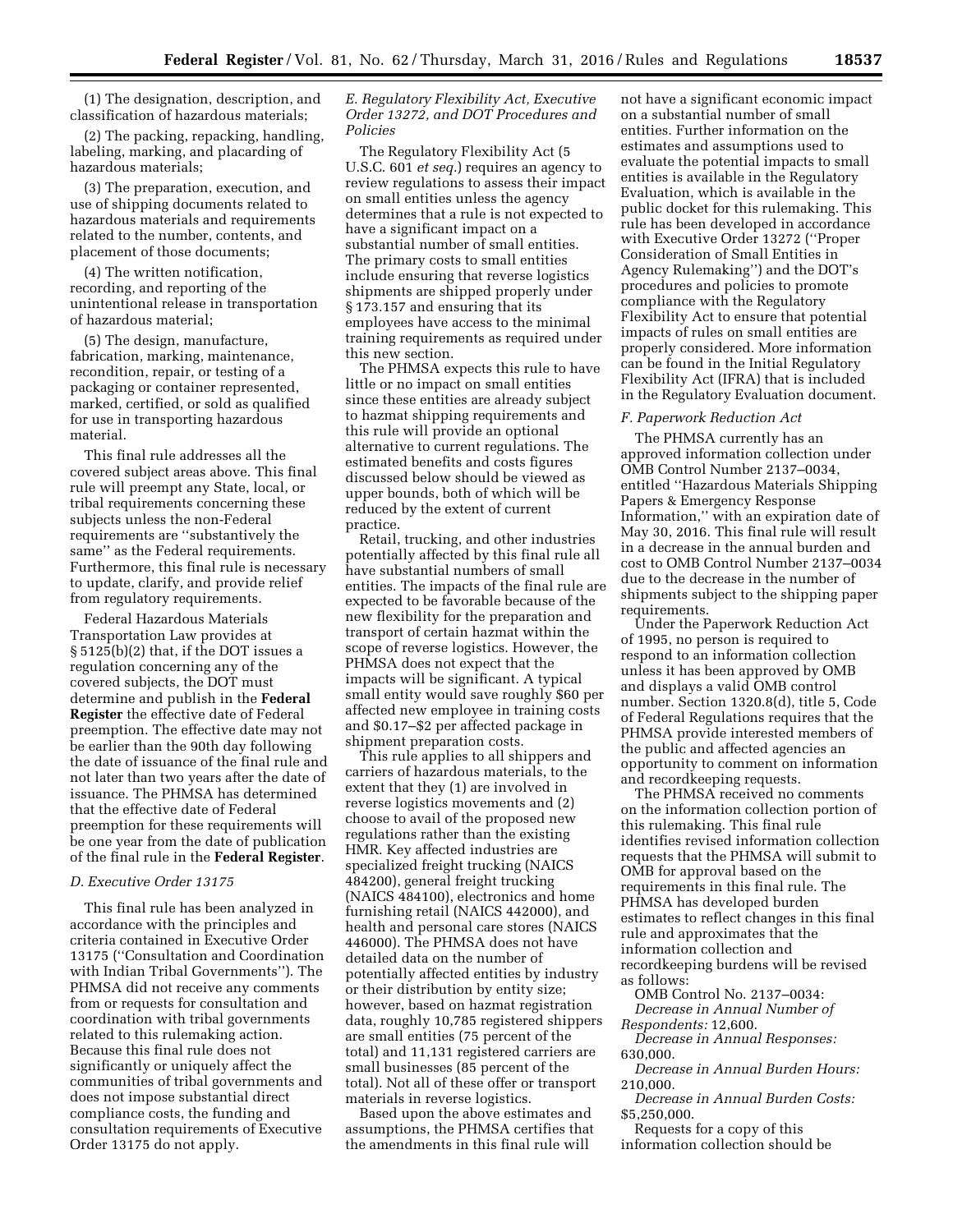directed to Steven Andrews or T. Glenn Foster, (202) 366–8553, Office of Hazardous Materials Safety, Pipeline and Hazardous Materials Safety Administration, 1200 New Jersey Avenue SE., Washington, DC 20590– 0001.

#### *G. Regulation Identifier Number (RIN)*

A regulation identifier number (RIN) is assigned to each regulatory action listed in the Unified Agenda of Federal Regulations. The Regulatory Information Service Center publishes the Unified Agenda in April and October of each year. The RIN contained in the heading of this document can be used to crossreference this action with the Unified Agenda.

# *H. Unfunded Mandates Reform Act of 1995*

This final rule does not impose unfunded mandates under the Unfunded Mandates Reform Act of 1995. It does not result in costs of \$141.3 million or more to either State, local, or tribal governments, in the aggregate, or to the private sector, and it is the least burdensome alternative that achieves the objective of the rule.

#### *I. Environmental Assessment*

The National Environmental Policy Act, 42 U.S.C. 4321 *et seq.,* (NEPA) requires that Federal agencies consider the environmental effects of final rule in their decision making process. In accordance with the Council on Environmental Quality (CEQ) regulations (40 CFR parts 1500–1508), which implement NEPA, an agency may prepare an Environmental Assessment (EA) when it does not anticipate that the final action will have significant environmental effects. An EA must provide sufficient evidence and analysis for determining whether to prepare an environmental impact statement or a finding of no significant impact and include: (1) The need for the action; (2) alternatives to the action; (3) environmental impacts of the action and alternatives; and (4) a list of the agencies and persons consulted during the consideration process [*See* 40 CFR 1508.9(b)].

## 1. Purpose and Need

The purpose of this rulemaking is to provide an exception in the HMR for the shipment of low hazard items in the reverse logistics supply chain. The PHMSA is revising the HMR to provide requirements that are more tailored to a consumer or retail environment. Further, the PHMSA is providing more flexibility for exclusive use shipments of wet batteries (*i.e.,* lead-acid batteries)

in order to promote recycling and to allow carriers to consolidate shipments of batteries from multiple shippers on a single transport vehicle.

## 2. Alternatives

The alternatives considered in this Environmental Assessment include the following:

Alternative 1: A final rule providing regulatory flexibility to allow low hazard consumer products to be returned to points of origination under a new section of the HMR. This action, Alternative 1, provides a mechanism for the regulated community to safely transport low hazard items back to distribution centers, for example, in the reverse logistics supply chain. The PHMSA believes that the incorporation of this section will address the unique aspects of reverse logistics in the retail sector.

Alternative 2: The ''no action'' alternative, meaning that the regulatory scheme will stay the same and the final rule would not be promulgated. This action, Alternative 2, results in no change to the HMR, which requires full regulation for low hazard items shipped to distribution facilities via the reverse logistics supply chain. While this alternative would not impose any new cost or change any environmental impacts, neither would it account for the compliance obstacles and regulatory concerns raised by retailers and shared by the PHMSA.

3. Environmental Impacts of Selected Action

When developing potential regulatory requirements, the PHMSA evaluates those requirements to consider the environmental impact of each amendment. Specifically, the PHMSA evaluates the following: The risk of release of hazmat and resulting environmental impact; the risk to human safety, including any risk to first responders; the longevity of the packaging; and the circumstances in which the regulations would be carried out (*i.e.,* the defined geographic area, the resources, any sensitive areas) and how they could thus be impacted.

Of the regulatory changes in Alternative 1, none has negative environmental impacts. The revision of the exclusive use shipment of automobile batteries in § 173.159 promote and simplify the recycling of used automobile batteries. This revision will result in more consolidated shipments of such batteries from multiple shippers and, in turn, will reduce the number of highway shippers on the road. Currently, the HMR limits transport of these batteries to one

shipper, but by reducing the number of shipments by highway, this will result in lower emissions and fuel consumption. This change will also likely increase the lead-acid batteryrecycling rate, thus reducing the number of these batteries that end up in landfills. This reduction in shipments will reduce the likelihood that hazmat is spilled into the environment. Overall, all of these impacts will have a net positive impact on the environment. The PHMSA does not believe that these environmental impacts will be significant.

Alternative 2, the ''no-action alternative,'' would not lead to any environmental costs or benefits.

4. Discussion of Environmental Impacts in Response to Comments

The PHMSA did not receive any comments on the environmental impact of this rulemaking. However, the PHMSA did receive comments from the EPA that were unrelated to the potential impact to the environment. These comments were related to inclusion of the word ''disposal'' in the definition of ''reverse logistics.''

5. Federal Agencies Consulted and Public Participation

In an effort to ensure all appropriate Federal stakeholders are provided a chance to provide input on potential rulemaking actions, the PHMSA, as part of its rulemaking development, consults other Federal agencies that this rule could affect. In developing this rulemaking action, the PHMSA consulted the Federal Motor Carrier Safety Administration (FMCSA), Federal Railroad Administration (FRA), Environmental Protection Agency (EPA), Occupational Safety and Health Administration (OSHA), and the Consumer Products Safety Commission (CPSC).

# 6. Conclusion

The provisions of this rule build on current regulatory requirements and are modeled after existing regulatory exceptions for low hazard materials. The PHMSA has calculated that this rulemaking will not increase the current risk of release of hazardous materials into the environment. Therefore, the PHMSA finds that there are no significant environmental impacts associated with this final rule.

#### *J. Privacy Act*

In accordance with 5 U.S.C. 553(c), the DOT solicits comments from the public to better inform its rulemaking process. The DOT posts these comments, without edit, including any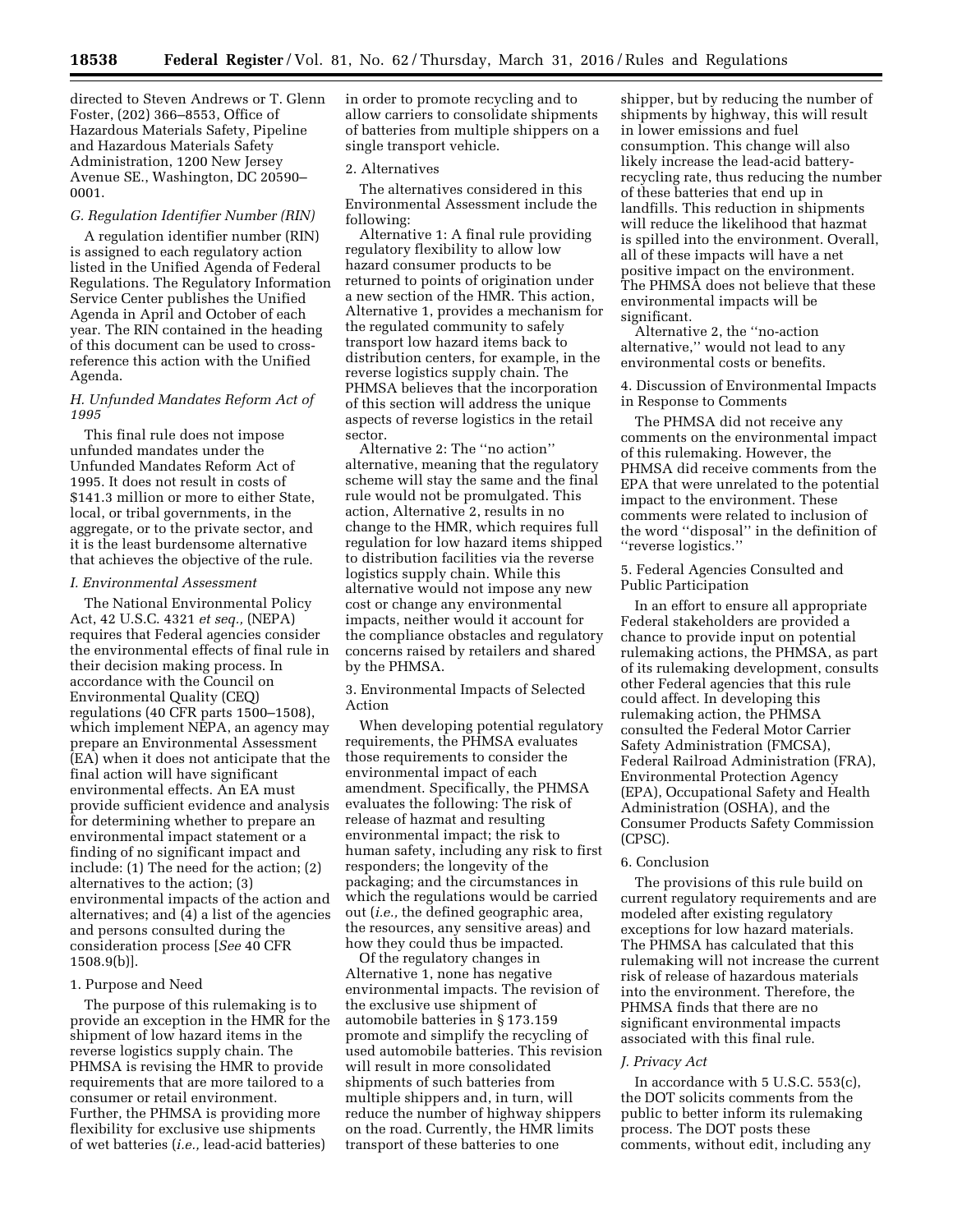personal information the commenter provides, to *[www.regulations.gov,](http://www.regulations.gov)* as described in the system of records notice (DOT/ALL–14 FDMS), which can be reviewed at *[www.dot.gov/privacy.](http://www.dot.gov/privacy)* 

# *K. Executive Order 13609 and International Trade Analysis*

Under Executive Order 13609 (''Promoting International Regulatory Cooperation''), agencies must consider whether the impacts associated with significant variations between domestic and international regulatory approaches are unnecessary or if they may impair the ability of American business to export and compete internationally. In meeting shared challenges involving health, safety, labor, security, environmental, and other issues, international regulatory cooperation can identify approaches that are at least as protective as those that are or will be adopted in the absence of such cooperation. International regulatory cooperation can also reduce, eliminate, or prevent unnecessary differences in regulatory requirements.

Similarly, the Trade Agreements Act of 1979 (Pub. L. 96–39), as amended by the Uruguay Round Agreements Act (Pub. L. 103–465), prohibits Federal agencies from establishing any standards or engaging in related activities that create unnecessary obstacles to the foreign commerce of the United States. For purposes of these requirements, Federal agencies may participate in the establishment of international standards, so long as the standards have a legitimate domestic objective, such as providing for safety, and do not operate to exclude imports that meet this objective. The statute also requires consideration of international standards and, where appropriate, that they be the basis for U.S. standards.

The PHMSA participates in the establishment of international standards in order to protect the safety of the American public. We have assessed the effects of the final rule and have found that this domestic exception for the return of hazardous consumer products through the reverse logistics supply chain will not cause unnecessary obstacles to foreign trade. Accordingly, this rulemaking is consistent with Executive Order 13609 and the PHMSA's obligations under the Trade Agreement Act, as amended.

# *L. National Technology Transfer and Advancement Act*

The National Technology Transfer and Advancement Act of 1995 (15 U.S.C. 272 note) directs Federal agencies to use voluntary consensus standards in their regulatory activities

unless doing so would be inconsistent with applicable law or otherwise impractical. Voluntary consensus standards are technical standards (*e.g.,*  specification of materials, test methods, or performance requirements) that are developed or adopted by voluntary consensus standard bodies. This final rule does not involve voluntary consensus standards.

# **List of Subjects**

## *49 CFR Part 171*

Administrative practice and procedure, Hazardous materials transportation, Penalties, Reporting and recordkeeping requirements.

## *49 CFR Part 173*

Hazardous materials transportation, Packaging and containers, Reporting and recordkeeping requirements.

In consideration of the foregoing, 49 CFR Chapter I is amended as follows:

# **PART 171—HAZARDOUS MATERIALS PROGRAM PROCEDURES**

■ 1. The authority citation for part 171 continues to read as follows:

**Authority:** 49 U.S.C. 5101–5128, 44701; Pub. L. 101–410, section 4 (28 U.S.C. 2461 note); Pub. L. 104–121, sections 212–213; Pub. L. 104–134, section 31001; 49 CFR 1.81 and 1.97.

■ 2. In § 171.8, a definition for "Reverse logistics'' is added in alphabetical order to read as follows:

## **§ 171.8 Definitions and abbreviations.**

\* \* \* \* \* *Reverse logistics* means the process of offering for transport or transporting by motor vehicle goods from a retail store for return to its manufacturer, supplier, or distribution facility for the purpose of capturing value (*e.g.,* to receive manufacturer's credit), recall, replacement, recycling, or similar reason. This definition does not include materials that meet the definition of a hazardous waste as defined in this

\* \* \* \* \*

section.

# **PART 173—SHIPPERS—GENERAL REQUIREMENTS FOR SHIPMENTS AND PACKAGINGS**

■ 3. The authority citation for part 173 continues to read as follows:

**Authority:** 49 U.S.C. 5101–5128, 44701; 49 CFR 1.81, 1.96 and 1.97.

■ 4. In § 173.63, add paragraph (d) to read as follows:

## **§ 173.63 Packaging exceptions.**

\* \* \* \* \*

(d) *Reverse logistics.* Hazardous materials meeting the definition of "reverse logistics" under § 171.8 of this subchapter and in compliance with paragraph (b) of this section may be offered for transport and transported in highway transportation in accordance with § 173.157.

\* \* \* \* \*  $\blacksquare$  5. In § 173.150, add paragraph (i) to read as follows:

# **§ 173.150 Exceptions for Class 3 (flammable and combustible liquids).**

\* \* \* \* \* (i) *Reverse logistics.* Hazardous materials meeting the definition of ''reverse logistics'' under § 171.8 of this subchapter and in compliance with paragraph (b) of this section may be offered for transport and transported in highway transportation in accordance with § 173.157.

 $\blacksquare$  6. In § 173.151, add paragraph (f) to read as follows:

# **§ 173.151 Exceptions for Class 4.**

\* \* \* \* \* (f) *Reverse logistics.* Except for Division 4.2 hazardous materials and self-reactive materials, hazardous materials meeting the definition of ''reverse logistics'' under § 171.8 of this subchapter and in compliance with paragraph (b) of this section may be offered for transport and transported in highway transportation in accordance with § 173.157.

■ 7. In § 173.152, add paragraph (d) to read as follows:

## **§ 173.152 Exceptions for Division 5.1 (oxidizers) and Division 5.2 (organic peroxides).**

\* \* \* \* \* (d) *Reverse logistics.* Except for Division 5.2 hazardous materials, hazardous materials meeting the definition of ''reverse logistics'' under § 171.8 of this subchapter and in compliance with paragraph (b) of this section may be offered for transport and transported in highway transportation in accordance with § 173.157. ■ 8. In § 173.153, add paragraph (d) to

read as follows:

## **§ 173.153 Exceptions for Division 6.1 (poisonous materials).**  \* \* \* \* \*

(d) *Reverse logistics.* Hazardous materials meeting the definition of ''reverse logistics'' under § 171.8 of this subchapter and in compliance with paragraph (b) of this section may be offered for transport and transported in highway transportation in accordance with § 173.157.

■ 9. In § 173.154, add paragraph (e) to read as follows: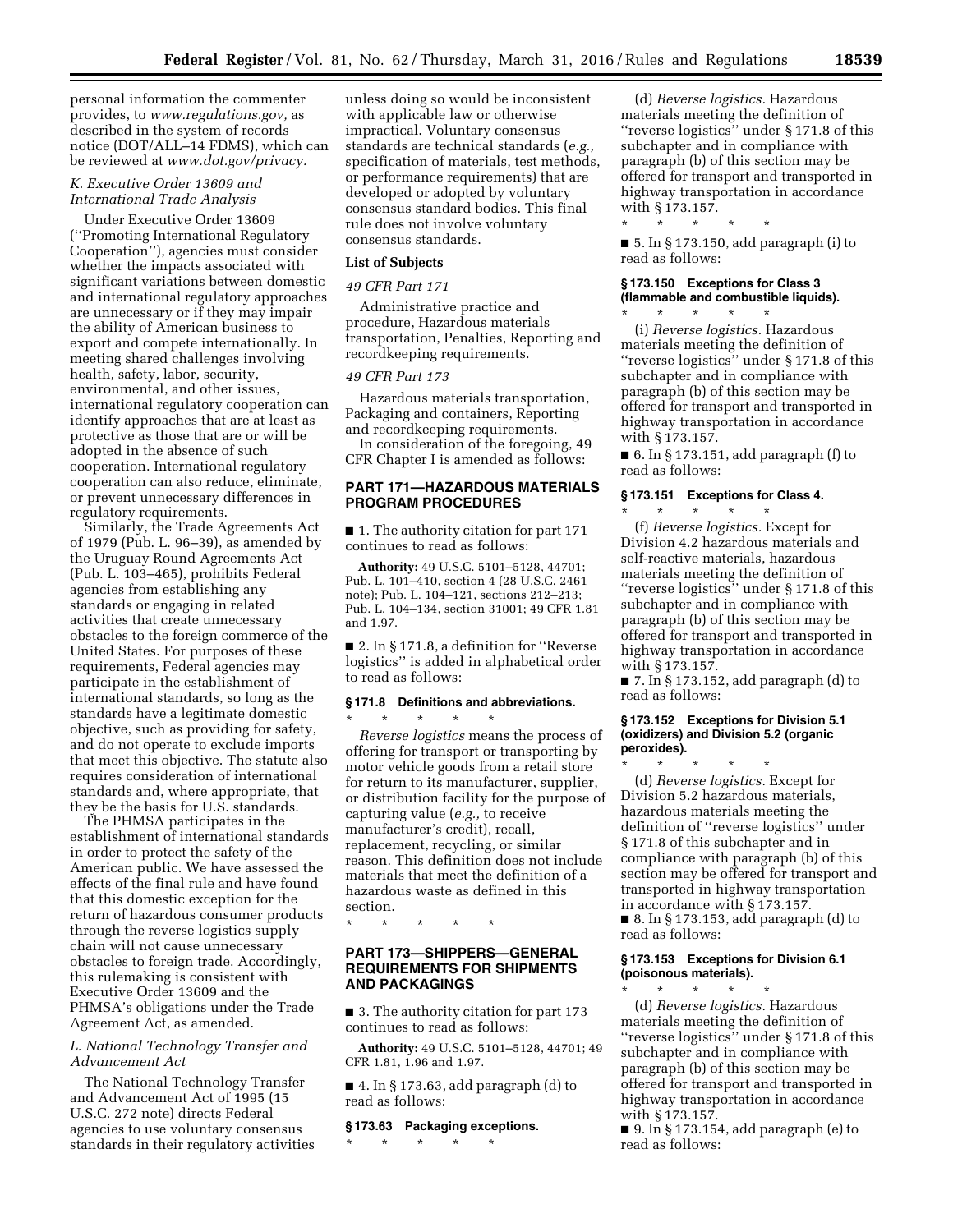# **§ 173.154 Exceptions for Class 8 (corrosive materials).**

\* \* \* \* \* (e) *Reverse logistics.* Hazardous materials meeting the definition of ''reverse logistics'' under § 171.8 of this subchapter and in compliance with paragraph (b) of this section may be offered for transport and transported in highway transportation in accordance with § 173.157.

■ 10. In § 173.155, add paragraph (d) to read as follows:

## **§ 173.155 Exceptions for Class 9 (miscellaneous hazardous materials).**  \* \* \* \* \*

(d) *Reverse logistics.* Except for Lithium batteries, hazardous materials meeting the definition of ''reverse logistics'' under § 171.8 of this subchapter and in compliance with paragraph (b) of this section may be offered for transport and transported in highway transportation in accordance with § 173.157.

■ 11. Add § 173.157 to subpart D to read as follows:

## **§ 173.157 Reverse logistics—General requirements and exceptions for reverse logistics.**

(a) *Authorized hazardous materials.*  Hazardous materials may be offered for transport and transported in highway transportation under this section when they meet the definition of reverse logistics as defined under § 171.8 of this subchapter. However, hazardous materials that meet the definition of a hazardous waste as defined in § 171.8 of this subchapter are not permitted to be offered for transport or transported under this section. Hazardous materials authorized for transport according to a special permit as defined in § 171.8 of this subchapter must be offered for transportation and transported as authorized by the special permit.

(b) *When offered for transport or transported by non-private carrier.*  Hazardous materials must be both authorized for limited quantity provisions as well as explicitly authorized for reverse logistics transportation under their applicable limited quantities section. Except for alternative training provisions authorized under paragraph (e) of this section, all hazardous materials must otherwise meet the requirements for a limited quantity shipment.

(c) *When offered for transport or transported by private carrier.*  Hazardous materials are authorized under paragraph (b) of this section or are subject to the following limitations:

(1) Division 1.4G materials offered for transport and transported in accordance with § 173.65 of this subchapter.

(2) When sold in retail facilities; Division 1.4G or 1.4S fireworks, Division 1.4G ammunition, or Division 1.4G or 1.4S flares. Shipments offered for transport or transported under this subparagraph are limited to 30 kg (66 pounds) per package. All explosive materials subject to an approval must meet the terms of the approval, including packaging required by the approval.

(3) Equipment powered by flammable liquids or flammable gases.

(i) *Flammable liquid-powered equipment.* The fuel tank and fuel lines of equipment powered by an internal combustion engine must be in the closed position, and all fuel tank caps or closures must be securely in place.

(ii) *Flammable gas-powered equipment.* A combustion engine using flammable gas fuel or other devices using flammable gas fuel (such as camping equipment, lighting devices, and torch kits) must have the flammable gas source disconnected and all shut-off devices in the closed position.

(4) Division 2.1 or 2.2 compressed gases weighing less than 66 pounds and sold as retail products. For the purposes of this section a cylinder or aerosol container may be assumed to meet the definition of a Division 2.1 or 2.2 materials, respectively, even if the exact pressure is unknown.

(5) Materials shipped under this paragraph (c) must also comply with the segregation requirements as required in § 177.848.

(6) Shipments made under this section are subject to the incident reporting requirements in § 171.15.

(d) *Hazard communication.*  Hazardous materials offered for transportation and transported by private carrier in accordance with paragraph (c) of this section may use the marking ''REVERSE LOGISTICS— HIGHWAY TRANSPORT ONLY— UNDER 49 CFR 173.157'' as an alternative to the surface limited quantity marking found under § 172.315(a). Size marking requirements found in § 172.301(a)(1) apply.

(e) *Training* (1) Any person preparing a shipment under this section must have clear instructions on preparing the reverse logistics shipment to the supplier, manufacturer, or distributor from the retail store. This includes information to properly classify, package, mark, offer, and transport. These instructions must be provided by the supplier, manufacturer, or distributor to ensure the shipment is correctly prepared for transportation or through training requirements prescribed under part 172 Subpart H of this subchapter.

(2) Employers who do not provide training under part 172 Subpart H of this subchapter must:

(i) Identify hazardous materials subject to the provisions of this section, verify compliance with the appropriate conditions and limitations, as well as ensure clear instructions from the manufacturer, supplier, or distributor associated with product's origination or destination;

(ii) Ensure clear instructions provided are known and accessible to the employee at the time they are preparing the shipment; and

(iii) Document that employees are familiar with the requirements of this section as well as the specific return instructions for the products offered under this section. Documentation must be retained while the employee is employed and 60-days thereafter. Alternatively, recordkeeping requirements under part 172 Subpart H may be used.

■ 12. In § 173.159, revise paragraphs (e)(3) and (4) and add paragraph (e)(5) to read as follows:

## **§ 173.159 Batteries, wet.**

# \* \* \* \* \*

 $(e) * * * *$ 

(3) Any other material loaded in the same vehicle must be blocked, braced, or otherwise secured to prevent contact with or damage to the batteries. In addition, batteries on pallets, must be stacked to not cause damage to another pallet in transportation;

(4) A carrier may accept shipments of batteries from multiple locations for the purpose of consolidating shipments of batteries for recycling; and

(5) Shipments made under this paragraph are subject to the incident reporting requirements in § 171.15.

\* \* \* \* \*

■ 13. In § 173.306, add paragraph (m) to read as follows:

# **§ 173.306 Limited quantities of compressed gases.**

\* \* \* \* \*

(m) *Reverse logistics.* Hazardous materials meeting the definition of ''reverse logistics'' under § 171.8 of this subchapter and in compliance with this section may be offered for transport and transported in highway transportation in accordance with § 173.157. For the purposes of this paragraph a cylinder or aerosol container may be assumed to meet the definition of a Division 2.1 or 2.2 material, respectively, even if the exact pressure is unknown.